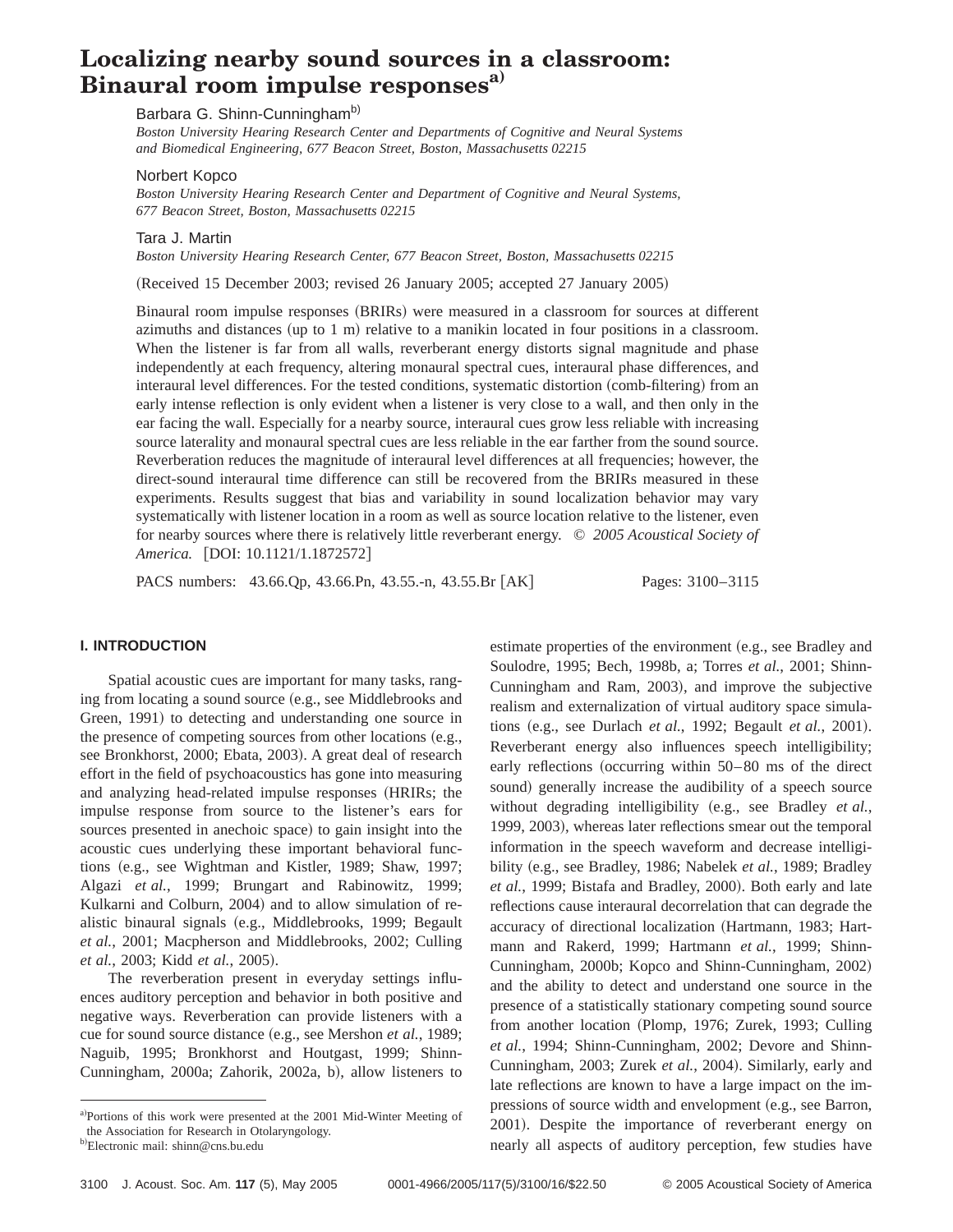analyzed how reverberant energy affects the spatial acoustic cues reaching a listener.

In the field of architectural acoustics, there have been a number of studies of how auditoria and other large echoic spaces influence various aspects of the signals reaching a listener's ears (e.g., see Kleiner *et al.*, 1993; Bradley, 1996; Hidaka and Beranek, 2000; Nishihara *et al.*, 2001; Torres *et al.*, 2001; Okano, 2002). Similarly, there are some studies of the behavioral impact of reverberation (e.g., see Berkley, 1980; Bradley, 1986; Nabelek *et al.*, 1989; Culling *et al.*, 1994; Hartmann and Rakerd, 1999; Hodgson, 1999; Darwin and Hukin, 2000; Culling et al., 2003). Statistics comparing the relative energy in the early and late portions of room impulse responses (e.g., the clarity index  $C_{80}$ ) summarize how reverberant energy affects the subjective experience of listening to music or understanding speech in a particular space (e.g., see Hidaka and Beranek, 2000). However, there are relatively few studies of the effects of room reflections on spatial and binaural acoustic cues or how these effects vary with listener location in the room (although see de Vries *et al.*, 2001; Hartmann *et al.*, 2005). The current study analyzes some of the properties of acoustic spatial cues present in binaural room impulse responses (BRIRs; the impulse responses from a sound source to the ears of a listener located in a room) measured in an ordinary classroom. The goal of this study is to begin to quantify how acoustic spatial cues are affected by reverberant energy as a function of the listener's location in a room and the source location relative to the listener.

Most previous studies of HRIRs have focused on measurements made at distances of a meter or more, where the only effect of source distance is an overall change in gain. For these cases, interaural time differences (ITDs) and interaural level differences (ILDs) in the signals reaching the ears resolve source location to within a ''cone of confusion.'' However, for nearby sources (within a meter of the listener), interaural level differences increase and ILDs provide distance information (Duda and Martens, 1998; Brungart and Rabinowitz, 1999). For nearby sources, interaural differences resolve source location to within a ''torus of confusion'' (Shinn-Cunningham *et al.*, 2000) and spectral content can resolve source position within a torus of confusion (i.e., in the up/down, front/back dimensions; Asano *et al.*, 1990; Butler and Humanski, 1992; Wightman and Kistler, 1997; Vliegen and van Opstal, 2004). Because the acoustics of such situations differ from those normally studied, sound localization, source detection, and signal understanding differ when sources are nearby compared to the more commonly studied "distant source" conditions (e.g., see Brungart and Durlach, 1999; Shinn-Cunningham, 2000b; Shinn-Cunningham *et al.*, 2001; Shinn-Cunningham, 2002; Kopco and Shinn-Cunningham, 2003). Given that many important, everyday events (e.g., a personal conversation) involve sources relatively near the listener, it is important to understand what spatial acoustic cues arise for nearby sources in reverberant environments.

For nearby sources, small changes in the source location relative to the listener can cause considerably larger changes in the direct-sound energy reaching the ears than for more distant sources and the direct-sound level at the two ears can be very different (e.g., see Brungart and Rabinowitz, 1999; Shinn-Cunningham *et al.*, 2000; Kopco and Shinn-Cunningham, 2003). As a result, the interaction between source location and the effects of reverberation will be maximized when sources are near the listener, even though the overall influence of reverberant energy will be smaller than for more distant sources. Furthermore, analysis of how the effect of room reflections varies with source location for nearby sources can provide insights into what will happen for more distant sources, given that the main effect of increasing source distance beyond one meter is to reduce the direct sound level and increase the relative strength of reverberant energy at the ears.

The current analyses examine how listener location in a room and source location of nearby sources influence BRIRs in one example classroom. The specific room, source locations relative to the listener, and listener locations considered were chosen for two reasons: to  $(1)$  explore how the acoustics within a specific room can vary as the listener is moved within the room (e.g., ranging from a listener positioned far from any reflecting surfaces to the most extreme situation, where the listener is seated in the corner of the room) and  $(2)$ gain insight into results of related behavioral studies examining the effects of reverberation on perception for sources near a listener that were performed in or simulated the same space analyzed here.<sup>1</sup> While future papers will address how the acoustics of the classroom influence perception and behavior, the current analysis focuses on the effects reverberation can have on different aspects of the spatial cues present in BRIRs. The long-term goal of these efforts is to tease apart which aspects of the perceptual consequences of room reverberation are predicted directly from acoustic effects and which arise from interactions between properties of the signals at the ears and auditory processing.

The following analyses show that in the frequency domain, anechoic head-related transfer functions (HRTFs) vary relatively smoothly with frequency in both phase and magnitude compared to the frequency-to-frequency variability of binaural room transfer functions (BRTFs), a fact that reflects the complex interactions between the direct sound and reflected energy that arise in a room. Whereas anechoic headrelated impulse responses are nearly equal to the impulse responses obtained by minimum-phase reconstruction from the magnitude of the HRTF plus a delay related to the travel time to the ear (i.e., phase information in the HRTF is relatively unimportant for reproducing the proper HRIR except for an overall group delay; e.g., see Kistler and Wightman, 1991), the phase information in a BRTF is critical. In a room, each reflection may boost or reduce the energy in a particular frequency of the direct sound, depending upon the exact timing of the reflection and whether it adds in or out of phase with the preceding energy at a given frequency. In addition, if the frequency content of a sound source fluctuates with time, the interaction between direct and reflected energy in a room will also vary over time in ways that depend in detail on the spectro-temporal structure of the source signal and of the BRTF. This complexity is reflected in the frequency-to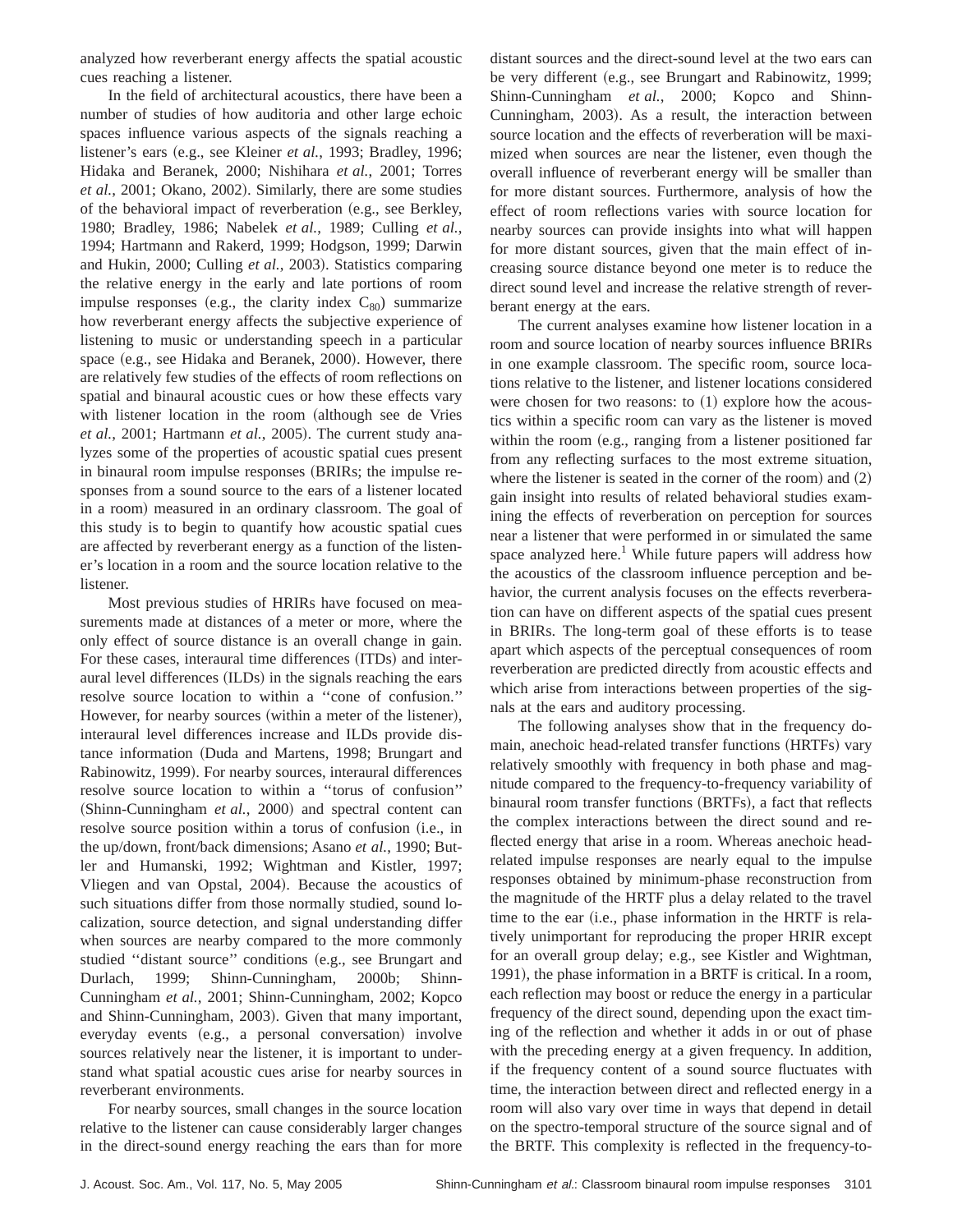frequency fluctuations in the BRTF magnitude and phase, which can be quite large.

Given the relatively smoothly varying nature of anechoic HRTFs with frequency, small short-term spectral fluctuations in a broadband source signal  $(e.g., over the$ course of tens to hundreds of milliseconds, such as are commonly found in speech and music) have only modest effects on the spatial cues reaching a listener in anechoic space. Furthermore, analyzing the spatial cues in a frequencysmoothed anechoic HRTF (e.g., smoothing HRTFs over a critical band of frequencies) provides a reasonable summary of the spatial cues that an arbitrary HRTF-filtered source is likely to contain.

In contrast, and as a direct result of the spectro-temporal complexity of a typical BRIR, even small fluctuations in a sound source's frequency content with time can cause large temporal variations in the spatial cues observed in the BRTFfiltered signal. The exact manner in which the reflected energy in the BRIR will affect spatial cues depends very strongly on both the spectral and temporal properties of a stimulus. For instance, a pure tone signal that is turned on in a room will rapidly converge to a steady-state magnitude and phase value at each ear, with the magnitudes and phases depending only on the left- and right-ear BRTF magnitudes and phases at the tone frequency. Thus, the interaural differences caused by a pure tone in a room will rapidly converge to values that are constant over time. However, a signal with more bandwidth will contain fluctuations in its short-term spectrum. As the short-term signal frequency content varies over time, the way in which the short-term magnitude and phase spectra of the signals reaching each ear are affected by room reverberation will change and evolve dynamically, depending on the spectro-temporal content of the source (including the relative phases of different frequency components of the input) and how it interacts with the reflected energy. Because this interaction is different at the two ears, interaural parameters will also fluctuate over time. This complexity makes it impossible to predict what spatial cues will be present in a room unless the source is specified.

Rather than analyzing what spatial cues will be present in the signals reaching a listener's ears for a specific stimulus, the current analysis examines aspects of BRIRs/BRTFs that are related to the ways in which short-term spatial cues will be influenced by reverberant room energy. For instance, the size of frequency-to-frequency fluctuations in the BRTF magnitude and phase is related to how strongly the spatial cues reaching the ears of a listener in the room depend on the short-term spectro-temporal content of the source. Thus, frequency-to-frequency variability in BRTFs is related to the variability in spatial cues likely to be observed (e.g., at the output of a peripheral auditory nerve) across samples for independent tokens of finite-length broadband noise signals and across time for an ongoing broadband signal. Conversely, the expected value of different spatial cues in the signals reaching a listener's ears (averaged across independent signal tokens or across time) is closely related to properties of the BRTF averaged across frequency  $(e.g., \, across \, a$ critical band). Thus, in order to gain insight into how reverberant energy will tend to affect across-time variability in



FIG. 1. Schematic showing the rough orientation and location of the KE-MAR manikin in the classroom when measurements were made for the four listener locations (see Table I for more detailed descriptions of different listener locations).

spatial cues for broadband sources, we consider frequencyto-frequency variations in the BRTFs as a function of listener location and source position, a property that (as discussed below) depends primarily on the energy ratio of late reverberation to direct sound and early reflections in the BRTFs. In order to gain insight into how reverberant energy influences average spatial properties of the signals reaching the ears, we compare frequency-smoothed BRTFs to comparable anechoic transfer functions as a function of listener and source position in the room.

### **II. METHODS**

BRIRs were measured on a Knowles Electronics Manikin for Acoustic Research (KEMAR) for 21 different source locations relative to KEMAR, consisting of all combinations of seven source azimuths  $(0^{\circ}, 15^{\circ}, 30^{\circ}, 45^{\circ}, 60^{\circ}, 75^{\circ},$  and  $90^\circ$ ) to the right of the listener and three source distances  $(0.15, 0.40,$  and 1 m). All measurements were taken with the sound source in the horizontal plane containing the ears  $[e.g.,]$ at zero elevation relative to the listener; see Brown  $(2000)$ for more detail]. Measurements were taken with KEMAR seated on a tall wooden stool with his ears approximately 1.5 m above the floor at four different locations in a classroom (shown schematically in Fig. 1 and described in detail in Table I), henceforth called *center, back, ear*, and *corner*. To isolate the influence of reverberant energy on acoustic spatial cues, *pseudo-anechoic* measurements were generated by time-windowing the *center* BRIRs<sup>2</sup> and analyzing only the portion corresponding to the direct sound impulse response (see below).

In order to estimate measurement reliability, all measurements  $(21$  source locations $\times$ 4 listener locations) were repeated on three separate occasions, with the equipment

TABLE I. Approximate orientation and location of the KEMAR manikin in the classroom when measurements were made for the four listener locations (see Fig. 1 for definition of orientation angle and  $x$ - $y$  axes).

| Listener<br>location | Orientation | $X$ location<br>(m) | <i>Y</i> location<br>(m) |
|----------------------|-------------|---------------------|--------------------------|
| Center/<br>Anechoic  | $0^{\circ}$ | 4.5                 | 2.5                      |
| <b>Back</b>          | $-90^\circ$ | 4.5                 | 0.5                      |
| Ear                  | $180^\circ$ | 4.5                 | 0.5                      |
| Corner               | $-90^\circ$ | 0.5                 | 0.5                      |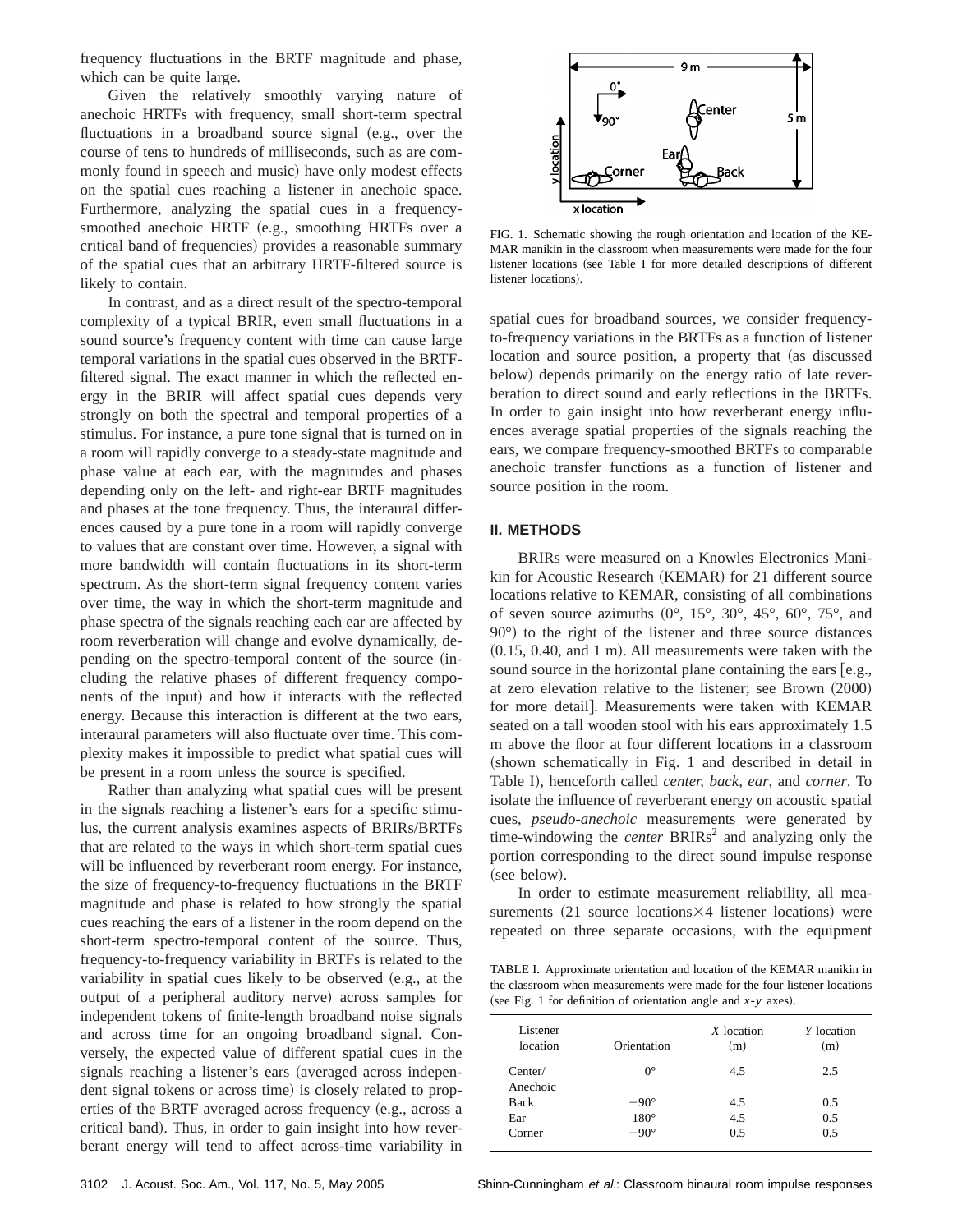TABLE II. Number of usable measurement repetitions (of three measurements performed) obtained in each source-listener configuration. Bold numbers highlight configurations for which fewer than three repetitions were usable. (Note that fewer reliable measures were obtained in the *corner* configuration because measurements were repeated three times in the order *center, back, ear*, and *corner*, and one of the two microphones malfunctioned at the end of the final measurement sequence.)

| Listener<br>location | Source<br>distance<br>(m) | Source azimuth |              |                |                |                |                |            |
|----------------------|---------------------------|----------------|--------------|----------------|----------------|----------------|----------------|------------|
|                      |                           | $0^{\circ}$    | $15^{\circ}$ | $30^\circ$     | $45^{\circ}$   | $60^\circ$     | $75^{\circ}$   | $90^\circ$ |
| Center/              | 0.15                      | 3              | 3            | 3              | 3              | 3              | $\overline{2}$ | 3          |
| Anechoic             | 0.40                      | 3              | 3            | 3              | 3              | 3              | 3              | 3          |
|                      |                           | 3              | 3            | 3              | 3              | 3              | 3              | 3          |
| Back                 | 0.15                      | 3              | 3            | 3              | 3              | 3              | 3              | 3          |
|                      | 0.40                      | 3              | 3            | 3              | 3              | 3              | 3              | 3          |
|                      |                           | 3              | 3            | 3              | 3              | 3              | 3              | 3          |
| Ear                  | 0.15                      | 3              | 3            | 3              | 3              | 3              | 3              | 3          |
|                      | 0.40                      | 3              | 3            | 3              | 3              | 3              | 3              | 3          |
|                      |                           | 3              | 3            | 3              | 3              | 3              | 3              | 3          |
| Corner               | 0.15                      | 3              | 3            | $\mathbf{2}$   | $\overline{2}$ | 3              | 3              | 3          |
|                      | 0.40                      | $\overline{2}$ | $\mathbf{2}$ | $\overline{2}$ | $\overline{2}$ | $\overline{2}$ | $\overline{2}$ |            |
|                      |                           | $\overline{2}$ | $\mathbf{2}$ | $\mathbf{2}$   | $\overline{2}$ | $\overline{2}$ | $\mathbf{2}$   | 2          |

taken down and reassembled in between measurement sessions. For 18 of the 84 source-listener configurations, technical problems rendered some of the measurements unusable; Table II details the number of useful repetitions available for each source-listener configuration.

The classroom dimensions were roughly  $5\times9\times3.5$  m. The room was carpeted and had hard concrete walls on three sides; the remaining  $(9-m-long)$  wall was constructed from a sound-absorptive partition. Acoustic tiles covered the ceiling. Few acoustically hard objects were in the room during the measurements (two small tables along the short wall and a collapsible ping-pong table, which was folded in half and oriented vertically, parallel to and near the long hard wall). The broadband  $T_{60}$  of the room was estimated from the measured BRIRs using the method formulated by Schroeder (Schroeder, 1965), as implemented by Brown in a Matlab function available at the Mathworks web site (Brown, 2002). For the *center* location, these estimates did not vary dramatically with source location or distance. The mean of the estimates in the *center* condition (across both ears, all source directions and all source distances) was 565 ms (standard deviation 24 ms). The means (and standard deviations) of the estimates of  $T_{60}$  from BRIRs were relatively robust with changes in listener location with mean (and standard deviation) values of  $581 \text{ ms}$  ( $28 \text{ ms}$ ),  $585 \text{ ms}$  ( $17 \text{ ms}$ ), and  $619 \text{ ms}$ (33 ms) for the *back, left*, and *corner* locations, respectively.

BRIRs were measured by concatenating two identical 32 767-long maximum length sequences (MLS; Rife and Vanderkooy, 1989; Vanderkooy, 1994) generated using a 44.1-kHz sampling rate. This MLS signal was sent to a Tucker-Davis Technologies (TDT) D/A converter (PD1), which drove a Crown amplifier connected to a Bose minicube loudspeaker. Prior to each measurement, the Bose loudspeaker was hand-positioned by the experimenter to be at the correct location (e.g., at the desired direction and distance relative to KEMAR, oriented to face the manikin). Miniature microphones (Knowles FG-3329c) mounted in earplugs and inserted into the entrance of KEMAR's ear canals measured the raw acoustic responses to the MLS. Microphone outputs drove a custom-built microphone amplifier connected to a TDT A/D converter (TDT PD1). For each BRIR measurement, the MLS was presented and the response measured ten times. The ten time-domain measurements were then averaged to obtain the final MLS response.

In order to achieve the best possible signal-to-noise ratio for each measurement, the maximum sound source level that did not cause clipping was found by trial and error for each source position and listener location. Signals were then presented roughly 5 dB below the clipping level.

Offline, the average measured response to the MLS was cross-correlated with the original sequence to obtain a raw estimate of a 743-ms-long BRIR (see also Kopco and Shinn-Cunningham, 2003). Each raw BRIR was digitally filtered to remove energy below 100 Hz and above 20 kHz. Visual inspection of the raw BRIRs verified that the first-arriving reflection in every one of the *center* conditions (off the floor) arrives between 9.75 and 11 ms from the start of the measurement (no earlier than 5 ms after the direct sound reaches the ears), as predicted from geometrical calculations. Tenms-long, *pseudo-anechoic* BRIRs were generated by multiplying the *center* BRIRs by a time window that was flat  $\alpha$  (equal to 1.0) up to 9 ms, with a 1-ms-long cosine-squared fall time from 9 to 10 ms, effectively removing all reverberant energy from the *center* BRIRs.

The measured BRIRs contain not only the transfer characteristics of the head and room, but also characteristics of the sound delivery and measurement system. Calibration measurements were taken of the impulse responses to the left and right microphones in the center of the room (without a listener present, orienting the Bose loudspeaker to point towards the microphones) using the same procedures described above (time-windowing out all reverberant energy). Results showed that the system magnitude response is smooth and equal in the two microphones, with a gentle low-pass characteristic (decreasing smoothly by approximately 10 dB from 200 Hz to 20 kHz). Ideally, BRIRs would be postcompensated to remove the transfer characteristics of the sound delivery and recording system by inverse filtering. However, because  $(1)$  the distortion due to the measurement system was small,  $(2)$  for the main comparisons of interest in the current study (i.e., comparisons across source position re: KEMAR and listener location in the room), any such filtering would have no effect, and  $(3)$  such compensation could introduce additional errors into the estimated BRIRs (e.g., if the error in the estimated compensation filter was of the same magnitude or greater than the compensation itself), no postcompensation was used in the reported measurements.

Calibration measurements established that the useful dynamic range in the BRIRs was at least 40 dB for all frequencies from 200 Hz to 20 kHz and that the exponentially decreasing energy in each of the BRIRs was in the electrical/ acoustical noise floor by 700 ms. In order to reduce extraneous noise in the measurements, the 0.1–20-kHz bandpass-filtered BRIRs were multiplied by a 743-ms-long time window with a 50-ms-long cosine-squared fall time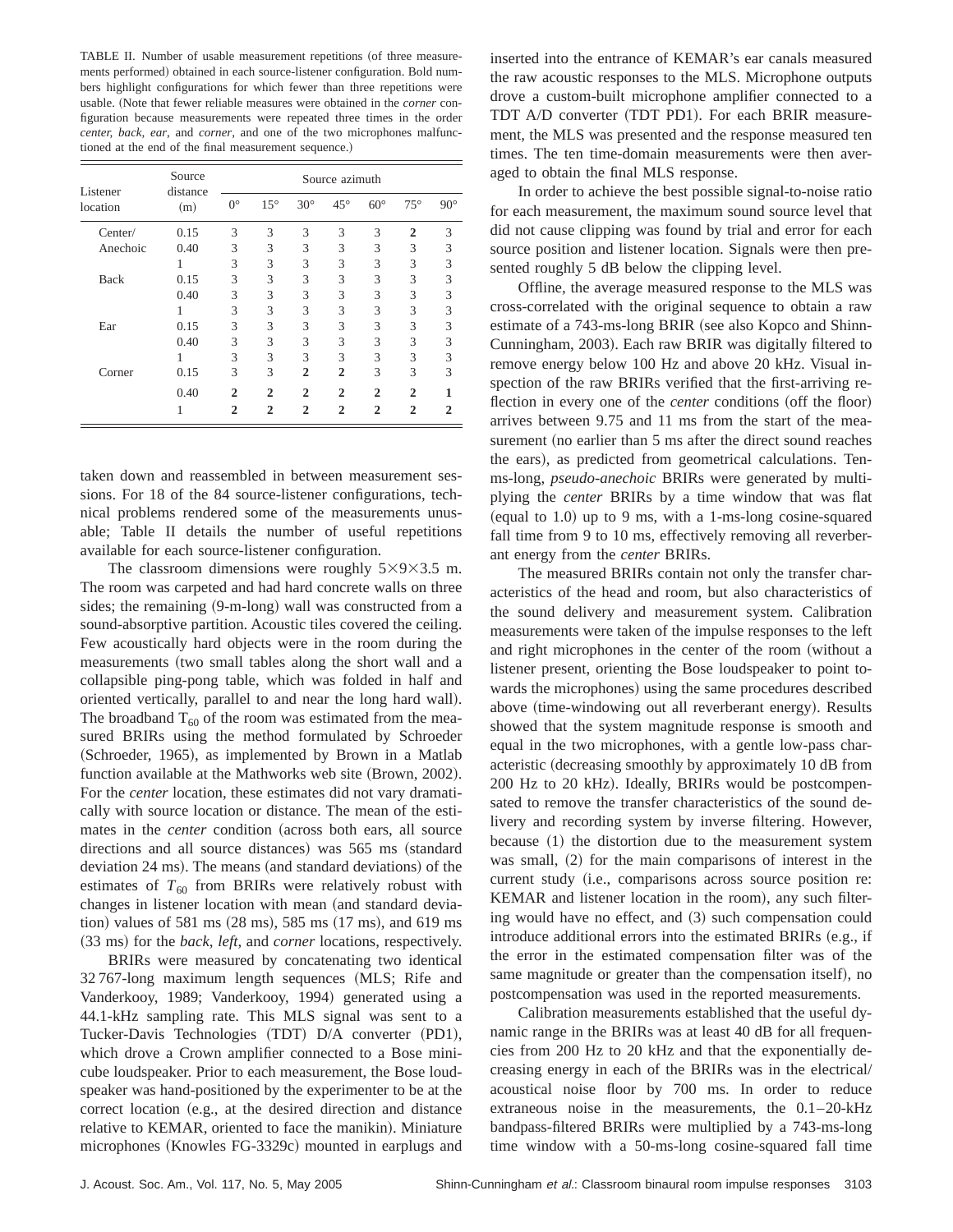

FIG. 2. Magnitude spectra of sample room transfer functions with the source at 90° azimuth, 1 m distance (re: KEMAR). Results for the rightand left-ear signals are shown in dark gray and light gray, respectively. Dashed lines show *pseudo-anechoic* results (derived from an independent set of *center* measurements). Results for the *center* and *ear* listener locations are shown in the left and right panels, respectively.

 $(r_{\rm f}$  (from 693 to 743 ms) to produce the final BRIRs analyzed  $below<sup>3</sup>$ 

The current measurements quantify how source location relative to the listener and listener location in the room affect the spatial acoustic cues in BRIRs for an ordinary room. The study does not exhaustively explore what happens in arbitrary rooms, for arbitrary sound sources. For instance, because the Bose mini-cube speaker is not omni-directional, it was always oriented to face the listener. Altering the orientation or model of the loudspeaker would alter both the direct sound level reaching the listener and the energy in and pattern of the reflections.<sup>4</sup> Similarly, while there was nothing extraordinary about the classroom in which the measurements were taken, other rooms would yield different measurements. However, these results can be extrapolated to predict effects in other rooms by considering the statistics of reverberant energy in these other spaces. As described in Sec. I, because of the significant frequency-to-frequency variation in the BRTF phase and magnitude functions, the way in which reverberant energy distorts spatial cues for a particular source depends critically on the spectro-temporal content of the source. The current analyses explore how source location and listener location can alter different aspects of the BRIRs that relate to the magnitude of the effects of reverberant energy on the mean and variability in spatial cues likely to be observed for broadband sound sources. While in this sense the current results are specific  $(e.g., to the$ particular equipment, classroom, listener locations, etc.), the current results are similar to what would happen in these other settings. Finally, because the room measured here has been used in a number of behavioral studies, the specific details of this study may give insight into how reverberant energy influences perception in a range of tasks.

# **III. RESULTS**

## **A. Example binaural room impulse responses**

Figure 2 plots the magnitude spectra of BRIRs for a 0.15-m, 90° source for the *center* and *ear* conditions (left and right panels, respectively) to demonstrate the effects of diffuse reverberation and of an early, intense reflection. The two panels show left- (light gray) and right-ear (dark gray) results from one of the repeated measurements as well as *pseudo* $a<sub>nechoic</sub>$  results (black dashed lines) from a different *center* measurement. The spectral levels in each plot are normalized to the maximum peak in the right-ear *pseudo-anechoic* measurement.

Comparison of the right- and left-ear *pseudo-anechoic* results (black dashed lines) shows the large ILDs that arise for lateral sources very near the listener (see Brungart and Rabinowitz, 1999; Shinn-Cunningham *et al.*, 2000). The *pseudo-anechoic* results also show characteristic notches and peaks in the received spectral level, features important for signaling source location within a torus of confusion  $(e.g.,)$ see Butler and Belendiuk, 1977).

In the *center* conditions (left panel), the only obvious effects of the reverberant energy can be attributed to diffuse reverberant energy (adding frequency-to-frequency variability; filling in spectral notches; increasing the total energy in the shadowed, left ear). These effects increase as the directsound energy decreases, increasing in both ears with source distance, and increasing at the ear on the far side of the head as the source moves laterally.

In the *ear* results for the left-ear spectrum (gray plot in the right panel) there are systematic peaks and valleys consistent with frequency-dependent summation and cancellation of the initial direct sound and the prominent left-wall reflection. These notches are spaced by roughly 480 Hz, starting at 240 Hz, and the autocorrelation of the left-ear BRIR has a prominent peak at  $2.1 \text{ ms}$  (not shown), consistent with an intense early reflection off the left wall that reaches the left ear 2.1 ms after the direct sound. In all of the BRIRs, the exact timing of, intensity of, and interaural differences in any early reflection depend on source azimuth and distance, as predicted from geometrical considerations. For instance, as source azimuth increases, the delay between the direct sound and the left-ear reflection in the *ear* and *corner* conditions increases and the relative magnitude of the left-ear direct sound decreases. For all tested source locations, the left-ear spectra of the *ear* and *corner* conditions have pronounced comb filtering whose notch frequencies and notch depths vary with the relative timing and intensity of the early reflection. However, there is no pronounced comb filtering in any of the right-ear magnitude spectra for any of the source locations in the *ear* and *corner* conditions; similarly, there is no prominent comb filtering in either ear in the *back* conditions, despite the proximity of the back wall.

## **B. Effects of reverberant energy on spectral magnitude**

The FFT of each left- and right-ear impulse response was analyzed as a function of source and listener location. Summary statistics were computed to demonstrate how source distance, source direction, and listener location influenced the spectral magnitude of the signals reaching the listener.

#### **1. Frequency-to-frequency fluctuations**

Random, late-arriving reverberation tends to add frequency-to-frequency variability to the BRTF magnitude.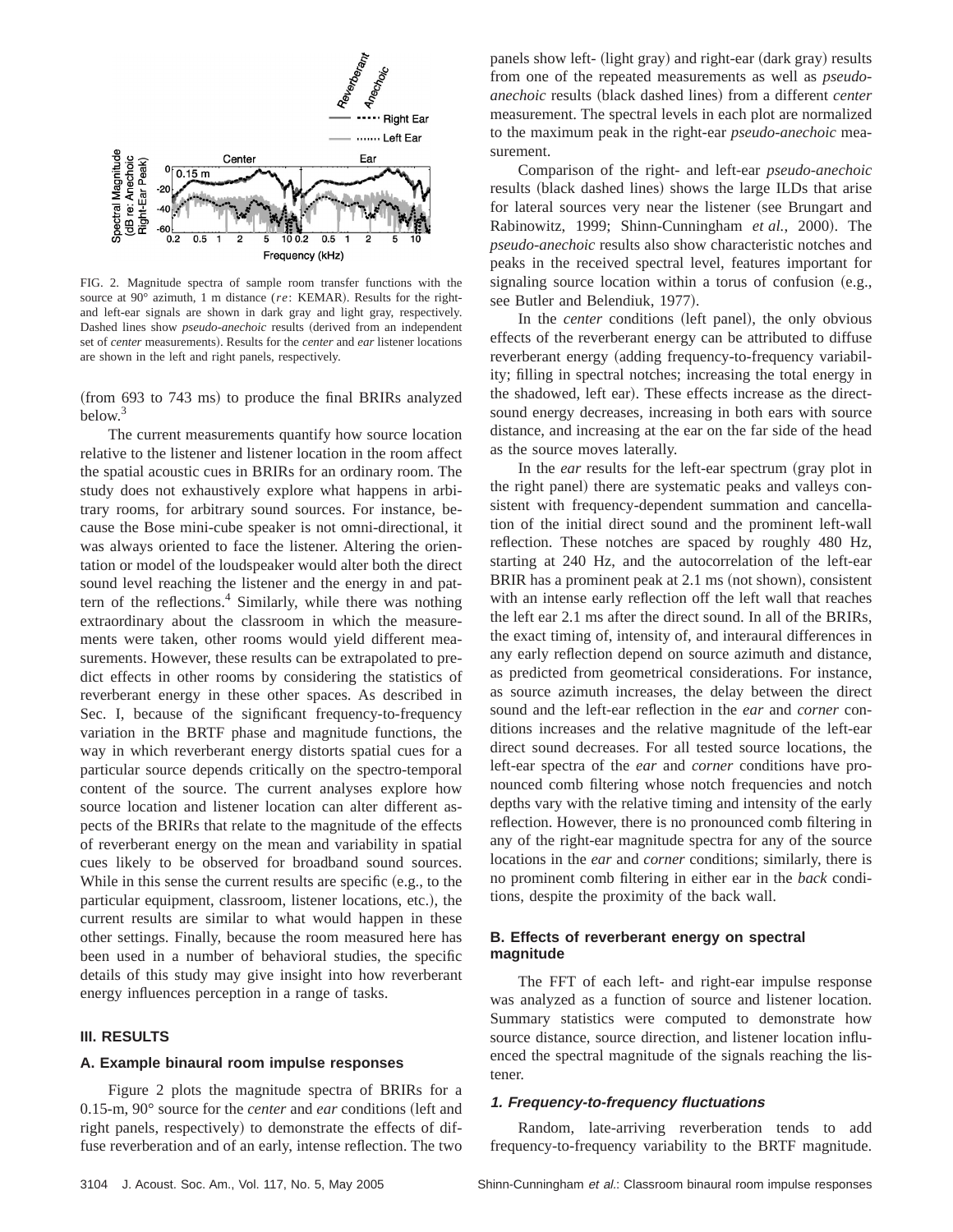With such variability in the BRTF magnitude, the gain of the effective room filter acting at any point in time varies with the signal content at that time. Thus, whenever a signal has nonstationary spectro-temporal content, spatial cues in the signals at the ears will tend to vary, and the amount of fluctuation will be related to the variability in the BRTF from frequency to frequency. To characterize how such acrossfrequency variability depends on listener and source configuration in a room, the average size of the magnitude fluctuations in the BRTF (per Hz) were computed and then averaged across frequency. For each of the source locations (*re*: KEMAR) and listener locations in the room, this summary statistic was then averaged across the repeated measurements.

The BRTF can be thought of as a sum of direct sound, early echoes, and random late-arriving reverberation. Posed in this way, the random fluctuations in the BRTF magnitude as a function of frequency can be attributed primarily to reverberation. Statistical room acoustic analysis predicts that the mean spacing between adjacent maxima in the magnitude response of a room transfer function is approximately  $3.91/T_{60}$  (e.g., see Schroeder and Kuttruff, 1962). Furthermore, the average dB change from a local maximum to an adjacent minimum should equal 10 dB (e.g., see Schroeder, 1987). For the current room with  $T_{60}$ = 565 ms, statistical room acoustics analysis thus predicts that the late-arriving reverberation will have fluctuations of approximately 2.9 dB/Hz (i.e., 20 dB of fluctuation from peak to adjacent peak, which is, on average, 6.9 Hz away). Our measurements contain both direct sound and early reflections that vary relatively smoothly with frequency. As a result, the overall size of the fluctuations in the BRTF magnitude should vary between roughly 2.9 dB/Hz (if the reverberant energy dominates the total energy in the BRTF) down to almost no variation (when the reverberant energy is negligible compared to the sum of the energies in the direct sound and early reflections).

Variability in the right ear (not shown) was relatively small (at most less than 0.5 dB/frequency sample for sources straight ahead of the listener at  $1 \text{ m}$ , decreased slightly with source laterality, increased slightly with source distance, and was essentially identical for all listener locations in the room. The effect on the left ear, which generally received less direct sound energy than the right ear for all of the tested source locations, was greater overall and varied with source laterality, source distance, and listener location in the room.

Figure  $3(a)$  plots the across-measurement mean of the absolute spectral magnitude change per Hz in the left-ear magnitude spectra and, where defined, the acrossmeasurement standard deviation. Within each panel, results for each of the four listener locations in the room (dashed lines) and the *pseudo-anechoic* (solid line) results are shown as a function of source azimuth. Each row gives results for a different source distance.

Fluctuations in the *pseudo-anechoic* results [solid black] lines in Fig.  $3(a)$ ] are essentially zero and independent of source direction and distance, as predicted. Variations in leftear spectral energy increase with source azimuth for all listener locations in the room [in Fig. 3(a), values increase from



b) Difference between smoothed pseudo-anechoic and smoothed reverberant left-ear magnitude



FIG. 3. Effect of reverberant energy on left-ear magnitude spectra. (a) Mean change in spectral magnitude per Hz as a function of source azimuth, calculated by taking the mean of the absolute values of the derivative of each measurement in dB per Hz, then calculating the mean across repeated measures. (b) Mean absolute difference between energy in smoothed thirdoctave bands of reverberant and *pseudo-anechoic* transfer functions as a function of source azimuth, calculated by computing the absolute value of the difference of the energy falling within each third-octave band of the reverberant and *pseudo-anechoic* transfer functions, calculating the mean across frequency bands, then calculating the mean across the three repeated measures. In both  $(a)$  and  $(b)$ , error bars show the across-repetition standard deviation (where defined) and each row gives results for a different distance from source to listener  $(0.15, 0.40,$  and 1 m from top to bottom). Results within each panel correspond to different listener locations in the room.

left to right] as expected, as the direct-sound energy at the left ear decreases with source azimuth. Looking within each panel in Fig.  $3(a)$ , the average fluctuation is greatest for the *center* and *back* conditions (dark dashed lines) and much smaller for the *ear* and *corner* conditions (light-gray dashed lines).

The late portions of the left-ear results for the 0.15-m sources contain relatively more measurement noise than the other measurements (see footnote 3). Therefore, the average spectral fluctuation is slightly greater for the nearest source than the more distant sources [compare results in the top panel of Fig.  $3(a)$  to those in the middle and bottom panels]. When the effect of the measurement noise is factored out,<sup>5</sup> the magnitude of the frequency-to-frequency variations is roughly constant with increasing source distance. The maximum mean fluctuation in the BRTFs is on the order of 2 dB.

Because the magnitude of the BRTF fluctuations is directly related to the proportion of late-arriving energy making up each impulse response, the values analyzed here should be inversely correlated with standard room-acoustics metrics such as the clarity index, which computes the ratio of early-to-late energy in a room impulse response.  $C_{80}$  (the ratio of the energy in the first 80 ms of the impulse response over the energy in the remaining portion of the impulse response) was computed for each BRIR. The mean of this value was then computed across repeated measurements for each ear and each spatial configuration.

Table III gives the mean values of  $C_{80}$  for the various measurements. As expected,  $C_{80}$  decreases with source dis-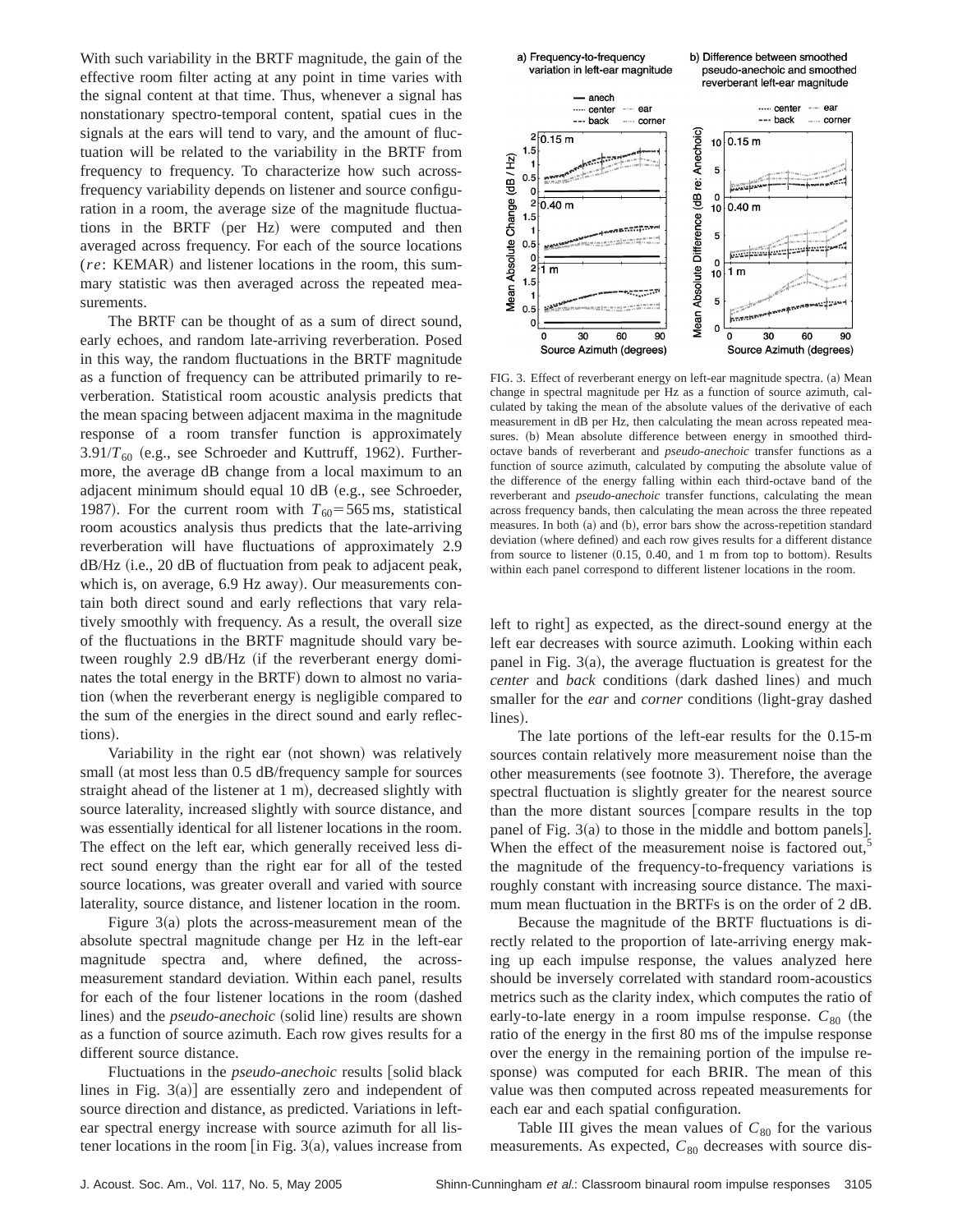TABLE III. Mean clarity index  $C_{80}$  (in dB) averaged across the repeated measurements for each of the BRTFs. (Note that the clarity index is infinite, by definition, for the *anechoic* conditions.)

|       | Listener | Source          | Source azimuth |              |            |              |            |            |            |
|-------|----------|-----------------|----------------|--------------|------------|--------------|------------|------------|------------|
| Ear   | location | distance<br>(m) | $0^{\circ}$    | $15^{\circ}$ | $30^\circ$ | $45^{\circ}$ | $60^\circ$ | $75^\circ$ | $90^\circ$ |
| Left  | Center   | 0.15            | 22.9           | 21.5         | 16.8       | 16.7         | 16.0       | 13.7       | 10.9       |
|       |          | 0.40            | 23.2           | 20.3         | 17.3       | 16.5         | 15.3       | 14.5       | 11.5       |
|       |          | 1               | 18.3           | 15.2         | 13.0       | 12.0         | 11.1       | 10.8       | 10.2       |
|       | Back     | 0.15            | 22.9           | 20.8         | 17.1       | 17.3         | 16.4       | 14.2       | 11.1       |
|       |          | 0.40            | 24.1           | 21.0         | 17.8       | 17.0         | 15.9       | 15.7       | 12.7       |
|       |          | $\mathbf{1}$    | 19.5           | 15.8         | 14.0       | 12.7         | 12.2       | 11.2       | 9.4        |
|       | Ear      | 0.15            | 23.4           | 21.8         | 18.1       | 18.0         | 16.7       | 12.3       | 11.9       |
|       |          | 0.40            | 24.2           | 22.6         | 20.1       | 20.2         | 18.7       | 16.9       | 15.5       |
|       |          | 1               | 20.0           | 19.0         | 18.0       | 18.3         | 18.0       | 14.7       | 15.7       |
|       | Corner   | 0.15            | 25.3           | 22.4         | 18.6       | 19.6         | 17.5       | 15.1       | 12.3       |
|       |          | 0.40            | 25.7           | 22.4         | 21.3       | 21.2         | 20.1       | 19.3       | 18.5       |
|       |          | $\mathbf{1}$    | 21.6           | 20.2         | 19.4       | 19.7         | 19.3       | 16.8       | 17.8       |
| Right | Center   | 0.15            | 23.5           | 26.6         | 31.2       | 34.1         | 36.3       | 36.9       | 39.3       |
|       |          | 0.4             | 25.3           | 27.2         | 29.9       | 31.3         | 32.2       | 33.1       | 33.7       |
|       |          | $\mathbf{1}$    | 18.6           | 20.5         | 22.1       | 22.8         | 23.3       | 23.0       | 23.0       |
|       | Back     | 0.15            | 23.1           | 25.4         | 30.9       | 34.7         | 35.8       | 36.3       | 40.1       |
|       |          | 0.40            | 24.6           | 27.2         | 30.0       | 32.3         | 33.1       | 33.9       | 33.3       |
|       |          | 1               | 19.0           | 21.1         | 22.8       | 24.0         | 24.0       | 24.1       | 23.7       |
|       | Ear      | 0.15            | 25.0           | 26.8         | 31.5       | 34.8         | 37.3       | 37.2       | 39.4       |
|       |          | 0.40            | 24.7           | 26.6         | 29.6       | 32.0         | 32.9       | 33.9       | 34.2       |
|       |          | 1               | 18.7           | 20.1         | 22.2       | 22.9         | 23.6       | 23.4       | 23.6       |
|       | Corner   | 0.15            | 24.1           | 25.9         | 31.8       | 35.0         | 37.7       | 35.8       | 38.2       |
|       |          | 0.40            | 25.9           | 29.4         | 32.5       | 33.1         | 33.8       | 34.6       | 34.9       |
|       |          | $\mathbf{1}$    | 20.2           | 21.9         | 23.1       | 24.1         | 23.8       | 23.9       | 23.8       |

tance in both ears. For the right ear,  $C_{80}$  increases with azimuth, whereas  $C_{80}$  decreases with azimuth in the left ear. Room location has little effect on the right ear results; however, the left-ear  $C_{80}$  is smaller in the *center* and *back* conditions than in the *ear* and *corner* conditions (where early reflections are more prominent); this difference is most pronounced at the greatest distance.

The correlation between  $C_{80}$  and the frequency-tofrequency variability (modified to remove measurement noise as discussed above) was calculated for the 168 independent measurements  $(2 \text{ ears}, 4 \text{ room conditions}, 3 \text{ dis-}$ tances, and 7 azimuths). As predicted, these measures are inversely correlated. The correlation coefficient was  $-0.89$ (i.e., roughly 80% of the variance in  $C_{80}$  can be accounted for by knowing the frequency-to-frequency variability in the BRTF magnitude and vice versa).

# **2. Distortion of frequency-smoothed magnitude**

If reverberant energy alters the BRTF magnitude averaged over a critical band, the mean spectral content of the BRTF-filtered source will be altered. Whereas frequency-tofrequency fluctuations in the BRTF magnitude can cause temporal fluctuations in the neural excitation pattern caused by a broadband source, systematic distortions of the BRTF magnitude (averaged over a critical band) will alter the mean excitation pattern. To quantify such systematic spectral distortion arising from reverberant energy, the BRTF magnitude was first smoothed over frequency and then compared to *pseudo-anechoic* results. The energy falling within thirdoctave wide energy bands (center frequencies spanning  $0.2-20$  kHz) was computed for each measurement in order to estimate how the average rate of a corresponding auditory nerve fiber would be influenced by the reverberant energy for an ongoing broadband stimulus. For each reverberant measurement, the smoothed spectral level was subtracted from the level of a smoothed *pseudo-anechoic* measurement (independent of the *center* result used for a given calculation). The absolute value of the difference between smoothed reverberant and *pseudo-anechoic* results was computed for each third-octave band and then averaged over center frequency. This statistic was then averaged across the independent repeated measures for each source direction, source distance, and listener location.

The mean effect on the right-ear spectra (not shown) is very small  $(2.4$  dB or less) and does not vary significantly with room location, source direction, or source distance. Figure  $3(b)$  plots the across-measurement mean absolute difference between the smoothed reverberant and *pseudo-anechoic* spectra for the left ear (including, where defined, the acrossmeasurement standard deviation). Within each panel, results for each of the listener locations are shown as a function of source azimuth (measured relative to KEMAR's median sagittal plane). Each row gives results for a different source distance.

The effect of the reverberant energy on the left-ear spectra increases for all listener locations in the room as the source moves to the right. For the conditions with an early left-wall reflection [the *ear* and *corner* conditions; light gray results in Fig.  $3(b)$ , the difference between the reverberant and *pseudo-anechoic* smoothed spectra is larger and in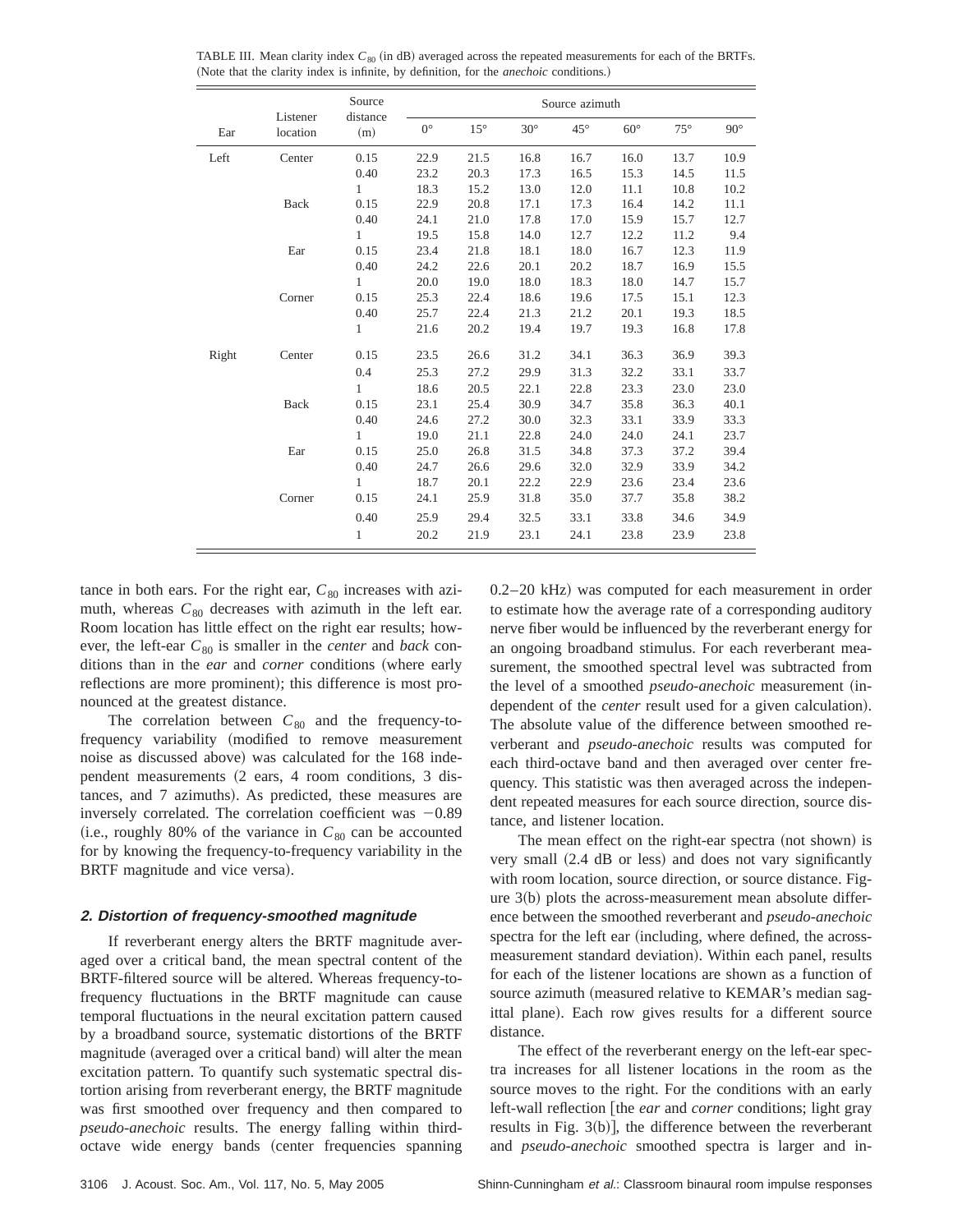creases more rapidly with azimuth than in the other conditions *[i.e., light gray dashed lines are above and steeper than* the dark gray dashed lines in Fig.  $3(b)$ ]. The effects of reverberation on the *corner* magnitude spectrum are consistently larger than on the *ear* magnitude spectrum [in Fig. 3(b), the double-dot-dashed light gray line is above or equals the single-dot-dashed light gray line]. With increasing source distance, differences across the listener locations increase e.g., the separation between the light and dark gray results in the left column increases as one looks from the top to the bottom panels in Fig.  $3(b)$ ].

# **3. Discussion**

Whereas local frequency-to-frequency fluctuations in the spectral magnitude are biggest in conditions where diffuse reverberant energy is relatively more important [i.e., in the *center* and *back* conditions; dark gray lines in Fig.  $3(a)$ ], systematic deviations between the frequency-smoothed *pseudo-anechoic* and frequency-smoothed reverberant magnitude spectra are largest in the cases where there is a sufficiently strong early reflection to cause comb-filtering of the spectrum [i.e., in the *ear* and *corner* conditions shown by light gray lines in Fig.  $3(b)$ . Similarly, while source azimuth has the greatest effect on frequency-to-frequency variability in conditions dominated by diffuse reverberant energy (cen $ter$  and *back*; dark gray lines in Fig.  $3(a)$ ; conditions producing the smallest values of  $C_{80}$ , azimuth has the greatest influence on changes in the smoothed spectral shape for conditions with an early intense reflection [ear and corner; light gray lines in Fig.  $3(b)$ ]. Overall, these results show that frequency-to-frequency variability in the BRTF magnitude spectra  $[Fig. 3(a)]$  depends primarily on the strength of the diffuse reverberant energy relative to the sum of the directsound energy and the energy in any early reflection (such as those present in the left ear for the *ear* and *corner* measurements). In contrast, systematic distortion of spectral shape cues depends primarily on the energy in any early intense reflections relative to the direct-sound energy. The location of the listener in the room alters the intensity of any early reflections reaching the listener and, therefore, influences both frequency-to-frequency variability and systematic spectral distortion.

As discussed in the Introduction, frequency-tofrequency variability in the BRTF is related to the acrossstimulus-token and across-time fluctuations likely to be observed in a BRTF-filtered sound source. In contrast, systematic deviations between frequency-smoothed BRTFs and their anechoic counterparts are related to how the expected value of the received spectral shape will be affected by the reverberant energy in a room. Because perception of spectral shape is important for judging the location of a source within a cone or torus of confusion, both spectral variability and mean spectral distortion may influence sound localization by listeners in rooms. Frequency-to-frequency variability may reduce the reliability with which the expected spectral shape can be extracted from a finite-length broadband stimulus, and thus might increase variability in judging source location (either across time or across stimulus tokens). In contrast, systematic distortion of spectral cues

may induce localization bias, as it will tend to alter the mean perceived spectral shape (again, averaged across time for a long-duration stimulus or across tokens for shorter stimuli). Thus, the way in which reverberant energy influences sound localization in the up/down dimension may depend on the listener location in a room, with token-to-token response variability largest in conditions where the random reverberation energy is largest, and response bias largest in conditions where a listener is near a reflecting surface.

The frequency-to-frequency variability discussed in this section is directly related to the relative energy in the latearriving, reverberant energy compared to the sum of the earlier portions of the room impulse responses, As a result, this metric is inversely correlated with such common roomacoustics metrics as  $C_{80}$  (which is commonly used to summarize the subjective influence of room acoustics on listening to music) and  $D_{50}$  (which is predicts the effect of reverberant energy on speech quality in rooms). One advantage of examining the current metric rather than either of these metrics is that it does not depend on making any one choice about what time window should constitute ''early'' and ''late'' portions of the room transfer function.

# **C. Interaural level differences**

# **1. ILDs in binaural room transfer functions**

As with monaural spectral cues, reverberant energy will alter the across-time mean of and variability in ILD cues. Reverberant energy will cause frequency-to-frequency fluctuations in the ILD that are directly related to the monaural frequency-to-frequency fluctuations discussed in the previous section. Such fluctuations, in turn, will cause temporal fluctuations in the short-term ILD observed through any critical band filter for broadband stimuli. Because the influence of reverberant energy on monaural spectral level is larger in the ear far from the source than the near ear, the overall effect of reverberant energy on frequency-tofrequency variability in the ILD increases with source laterality and with the relative level of diffuse reverberant energy (i.e., ILD variability over frequency is inversely correlated with  $C_{80}$ ).

To quantify how reverberant energy alters the expected ILD for broadband sources, the energy falling within thirdoctave wide energy bands from 200 Hz to 20 kHz was computed for the left- and right-ear BRTFs for each measurement. These values were subtracted to estimate the ILD in the room response filters as a function of frequency and then averaged across the independent repeated measures for each center frequency, source direction, source distance, and listener location.

Figure 4 plots the across-measurement mean ILD in the smoothed BRIR spectra and, where defined, the acrossmeasurement standard deviation as a function of the center frequency of the third-octave bands. Within each panel, the ILDs are shown for each of the four listener locations in the room (dashed lines) and for an independent *pseudo-anechoic* BRIR (solid line). Each row gives results for a different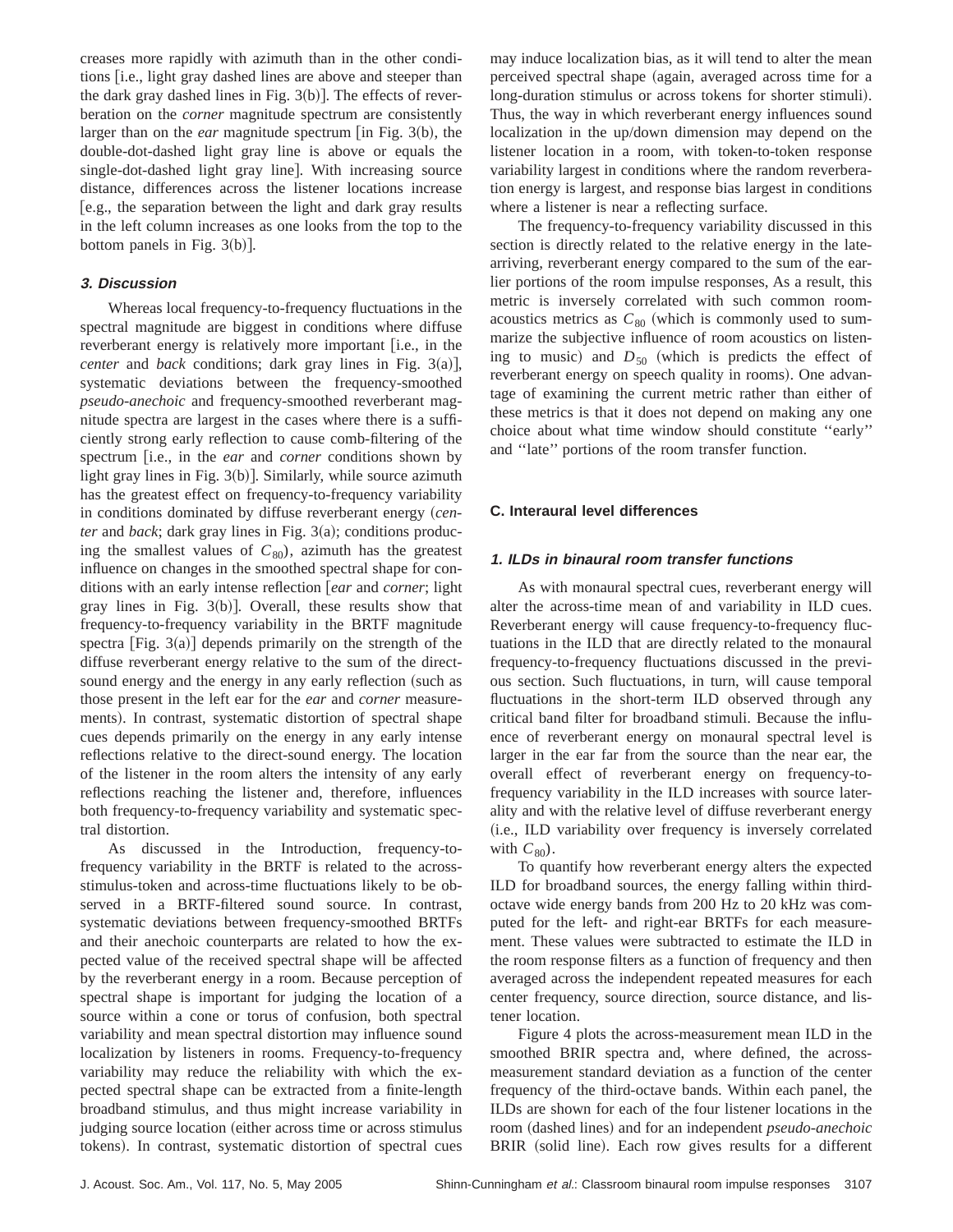

FIG. 4. Mean interaural level differences in the binaural room transfer functions as a function of frequency. Each point was calculated by computing the energy in each third-octave band of the transfer functions, taking the absolute value of the difference between the left- and right-ear values, then averaging these values across the independent repeated measures for each condition. Error bars show the across-repetition standard deviation (where defined). Results within each panel correspond to different listener locations in the room. Results are shown for sources at  $0^{\circ}$ ,  $45^{\circ}$ , and  $90^{\circ}$  azimuth (left, middle, and right columns, respectively). Each row gives results for a different source distance  $(0.15, 0.40,$  and 1 m in the top, middle, and bottom row, respectively).

source distance. The left, middle, and right columns show results for sources at azimuth angles of  $0^{\circ}$ ,  $45^{\circ}$ , and  $90^{\circ}$ , respectively.

For the source directly in front of the listener (left-hand column of Fig. 4), the ILD is very small at all frequencies. However, for the conditions in which the left ear receives an early intense reflection, there are small but consistent ILDs at some low to mid frequencies (a consequence of combfiltering effects in the left-ear magnitude spectra for the *ear* and *corner* conditions; at higher frequencies, third-octave smoothing hides any comb-filtering and the only consistent effect is a boost in the left-ear energy from the early reflection in the left ear, which causes a slightly positive ILD). Around 6 kHz, there is a modest notch in the direct-sound spectrum that is symmetrical at the two ears for the 0° source location shown in Fig. 4. However, for conditions with a strong left-wall reflection, the left-ear notch is filled in more than in the right ear, producing a small but consistent positive ILD near 6 kHz.

Reverberant energy decreases the magnitude of ILDs and the size of this effect depends on the listener location in the room. In general, the ILD magnitude is smallest for the conditions with early intense reflections (light gray, dashed lines corresponding to the *ear* and *corner* conditions in Fig. 4), intermediate for the conditions with relatively diffuse reverberant energy (dark gray, dashed lines corresponding to the *center* and *back* conditions), and largest for the *pseudoanechoic* results (solid dark lines). For instance, for the 1-m,  $45^{\circ}$  source the *pseudo-anechoic* ILD is nearly  $-20$  dB at 5  $kHz$  (solid line in the bottom middle panel of Fig. 4), roughly  $-12$  dB for the *center* and *back* conditions (dark gray dashed lines), and only around  $-5$  dB for the *ear* and *corner* conditions (light gray dashed lines). The effect of reverberant energy on the ILD increases with source distance  $(e.g., de-$ 



FIG. 5. Schematic diagram showing the source  $(S)$  and effective location of the back-wall reflection (R) for the *back* condition. The direct-sound path is shown by the black dashed line, arriving from angle  $\theta$  relative to a line perpendicular to the wall. The reflection path is shown by solid black lines. The point  $R$  shows the effective location of the back-wall reflection (see Allen and Berkley, 1979). The angle of the reflection is given by  $\alpha$ . The distance from source to the center of the head is given by  $D_{\text{SH}}$  and the distance from the center of the head to the wall is given by  $D_{HW}$ . When the listener's interaural axis is parallel to the wall  $(\beta$  is zero), the lateral angles (relative to the listener's median sagittal plane) for the arrival direction of *S* and *R* equal  $\theta$  and  $\alpha$ , respectively.

creasing the ILD magnitude by as much as 20 dB for a 1-m, 90° source in the bottom right panel of Fig. 4, but at most by 10 dB for the  $0.15$ -m,  $90^\circ$  source in the top right panel).

## **2. Discussion**

The impact of reverberant energy on ILDs is dominated by the effect of reverberation on the signals at the ear that is farther from the source. With increasing source distance, reverberant energy tends to increase the energy in the (left) shadowed ear, thereby decreasing the ILD. As the source moves to the right side of the head, reverberant energy causes a relatively larger change in the total energy reaching the left ear and the ILD magnitude decreases by a larger amount. For the *ear* and *corner* conditions, the early intense reflection reaching the left ear off of the nearby left wall adds significantly more energy to the left ear than to the right ear, which receives a head-shadowed version of this early wall reflection. Thus, for these conditions, the ILD magnitude decreases even more due to reverberant energy (particularly at the largest source distances) than for the reverberant conditions where diffuse energy is more dominant.

The similarity between *center* and *back* results can be partially explained by considering the geometry when the listener is near a wall. Figure 5 shows a schematic diagram of this situation. A source *S* reflects off the back wall (see black lines with arrows), producing a reflection that is roughly equivalent to a phantom source at location  $R$  [see Allen and Berkley (1979) for a description of this sort of geometric approximation. For this geometry, the angle between the arrival direction of the sound source and a line perpendicular to the wall  $(\theta)$  and the angle between the arrival direction of the reflection and the same reference  $(\alpha)$ are related by

$$
\alpha = \tan^{-1} \left[ \frac{D_{SH} \sin \theta}{2D_{HW} + D_{SH} \cos \theta} \right].
$$
 (1)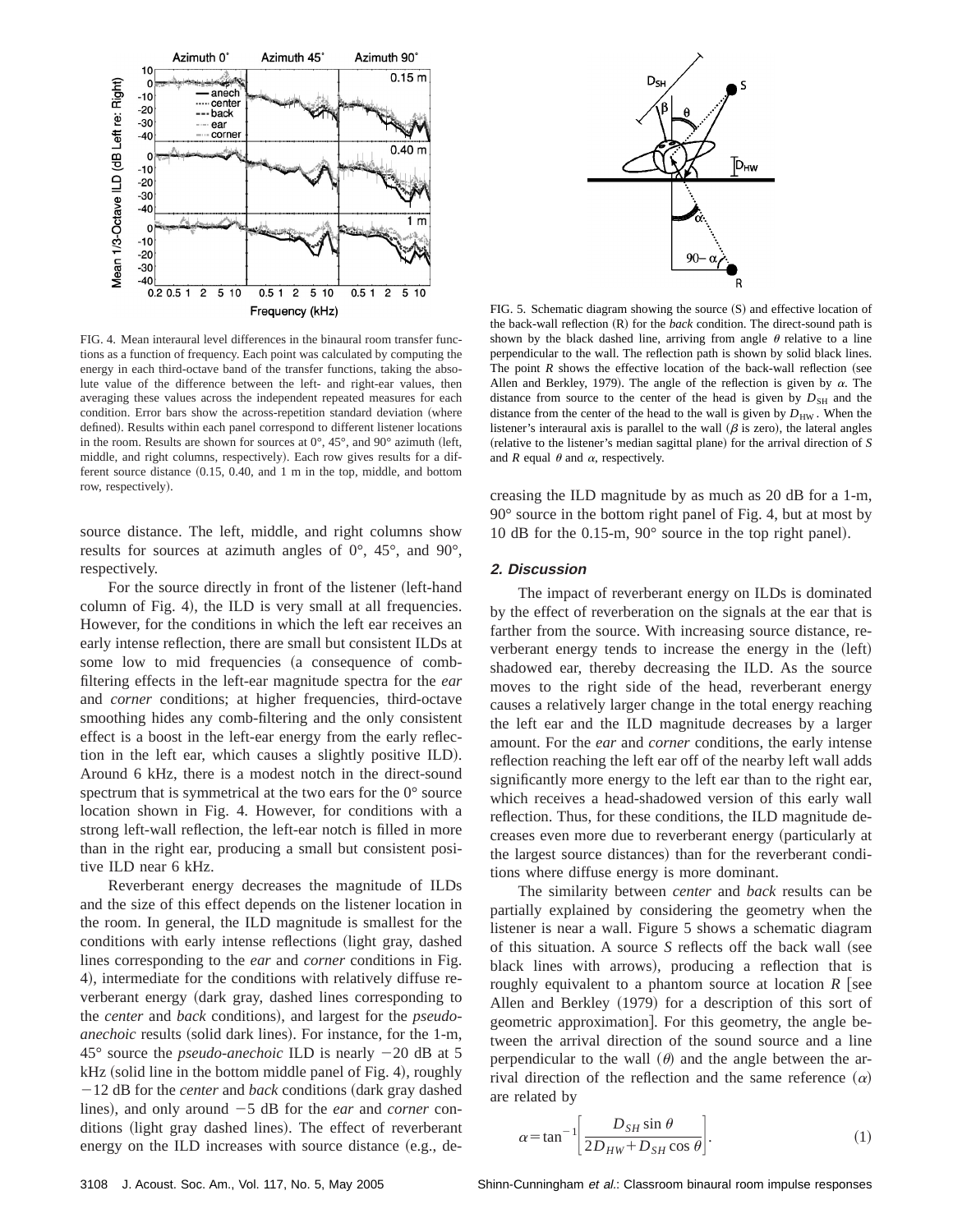

FIG. 6. Interaural time differences in sample room transfer functions with the source at 90° azimuth (*re*: KEMAR) as a function of frequency (shown up to 2.2 kHz). Values were calculated by subtracting the phase of the left- and right-ear transfer functions at each frequency, then dividing by frequency. For each frequency, multiple values are plotted, corresponding to all possible shifts of the ITD by integer multiples of the period (a pure, frequency-independent ITD would give rise to a horizontal line at the true ITD value). Gray points show results for the reverberant conditions. For comparison, black points show *pseudo-anechoic* measurements (derived from an independent set of *center* measurements). Each column shows results for one of the four listener locations in the room. The top and bottom rows give results for distances of 0.15 and 1 m, respectively.

The smaller the distance between listener and wall  $(D<sub>HW</sub>)$  and the greater the distance from source to listener  $(D<sub>SH</sub>)$ , the more similar  $\theta$  and  $\alpha$  become. In addition, the difference between  $\theta$  and  $\alpha$  approaches 0 as  $\theta$  approaches 0. When the listener's interaural axis is oriented parallel to the wall as in the *back* condition (i.e., when  $\beta$  in the figure is zero),  $\theta$  equals the lateral angle of the direct sound and  $\alpha$ equals the lateral angle of the reflection. Thus, when the listener is oriented with his interaural axis parallel to a nearby wall, both the direct sound and the early reflection produce nearly identical interaural differences. As the listener rotates (as the magnitude of  $\beta$  increases from zero), the lateral angle of the direct and phantom sources become increasing disparate, reaching an extreme when the listener has one ear towards the wall (e.g.,  $\beta$  is  $-90^{\circ}$ , as in the *ear* and *corner* conditions) when the source is directly to one side of the listener ( $\theta$  is 0°) and the phantom source is on the exact opposite side of the listener. As a result, early reflections in the *back* condition produce significantly less interaural distortion than the early reflections in the *ear* and *corner* conditions.

To the extent that the magnitude of the ILD influences perception of source laterality, sound sources may be systematically perceived as closer to the median sagittal plane in a room than in anechoic space, as the expected ILD magnitude is generally smaller in a room. Furthermore, any such systematic localization bias would be greatest in conditions where the listener is oriented with one ear facing a wall (such as the *ear* and *corner* conditions).

In addition to reducing the average ILD magnitude, diffuse reverberant energy increases the frequency-to-frequency variation in ILDs by introducing frequency-to-frequency variability in monaural spectral levels  $[e.g.,\]$  see Fig. 3(a). Thus, ILD cues will tend to vary with the short-term spectral content of a source in the presence of diffuse reverberant energy.

Although low-frequency ILD cues  $\lceil$ below 3 kHz; see Brungart (1999)] convey source distance for nearby sources, low-frequency ILD cues are less influenced by ordinary room reverberation than are ILDs in the mid to high frequencies (compare results above and below  $3$  kHz in Fig. 4). Thus, distance perception of nearby sources may be robust in a room, especially given that reverberant energy provides additional distance information to listeners (Mershon *et al.*, 1989).

## **D. Interaural time differences**

## **1. ITDs in BRTFs as <sup>a</sup> function of frequency**

Frequency-to-frequency variation in ITD cues in BRTFs will cause temporal variability in the ITD cues reaching a listener for a broadband sound presented in a room. Figure 6 compares the ITDs in the reverberant and *pseudo-anechoic* conditions for a source at 90°, plotted as a function of frequency for the low to mid frequencies  $(200 \text{ Hz to } 2.2 \text{ kHz},$ frequencies for which the ITD is thought to be most salient). Each plot in Fig. 6 was generated from one individual BRTF measurement. Rather than trying to extract the ''true'' ITD at each frequency, only the phase-wrapped IPD, denoted by  $\phi_{\text{mod}(2\pi)}$ , was computed: the phases of the left and right BRTFs at each frequency were subtracted and set to an equivalent value modulo  $2\pi$ . In order to account for the inherent interaural phase ambiguity in  $\phi_{\text{mod}(2\pi)}$ , at each frequency *f* a vector of possible IPDs was generated by calculating  $\phi_{\text{mod}(2\pi)}+2\pi k$  for all integer values of *k*. The resulting values were divided by  $2\pi f$  to generate multiple ITD values consistent with the observed IPD at each frequency. Figure 6 plots these ITD values as a function of frequency when the sound is 90° to the right of the listener's head. In each panel, gray symbols correspond to the reverberant results and black symbols correspond to *pseudoanechoic* results. The *pseudo-anechoic* results in each row are identical and derived from an independent *center* measurement to make across-listener-location comparisons "fair." The top and bottom rows give results for 0.15- and 1-m sources, respectively. Each column shows results for one listener location.

All *pseudo-anechoic* plots (black symbols, repeated in each column) contain a roughly horizontal line, consistent with an ITD that is nearly the same at all frequencies. This ITD value is approximately  $-750 \mu s$  for the 90° locations shown, independent of source distance. The other ITD values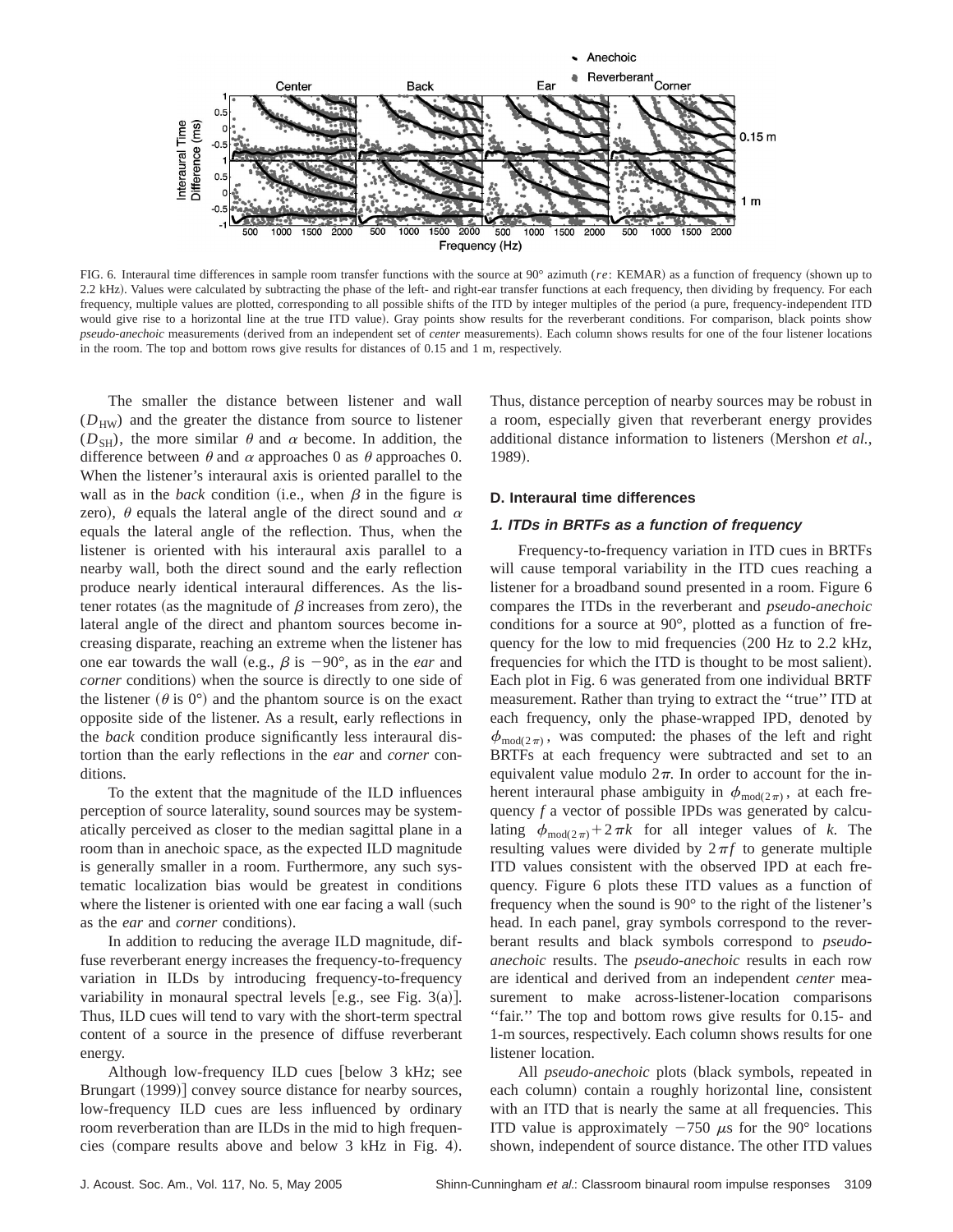consistent with the IPD at each frequency form stereotypically curved lines in the ITD-frequency plots (see, for example, Stern and Trahiotis, 1995).

Looking first at the results for the *center* condition (left column), the relatively diffuse reverberant energy causes small distortions of the ITD that appear to be random and independent from frequency to frequency (i.e., in the lefthand column results, the gray symbols fall near, but randomly scattered around, the black *pseudo-anechoic* results). The amount of distortion caused by the reverberant energy increases with source distance (deviations between the gray symbols and *pseudo-anechoic* results are larger in the bottom left panel than in the top left panel of Fig.  $6$ ).

Results for the *back* condition (second column from left) are similar, except that deviations from *pseudo-anechoic* results are greater than for the *center* condition. For a sound source at 90°, the back-wall reflection arrives from a different lateral angle than the direct sound [e.g., roughly  $70^{\circ}$  for the 1-m source; see Eq.  $(1)$ ], thus altering the ITD cues reaching the ears. Furthermore, the distortion of the ITD cues varies systematically with frequency (see the upper panel in the second column of Fig.  $6$ ), a sign that part of the distortion of ITD cues is from a distinct reflection, rather than diffuse reverberant energy.

Results for the *ear* and *corner* conditions (third and fourth columns in Fig. 6) show prominent, systematic deviations from *pseudo-anechoic* ITD results. For example, for the 0.15-m source in the *ear* condition (top panel of third column), the reverberant results (gray symbols) nearly match the *pseudo-anechoic* results (black symbols) at 500 Hz, but are consistently above the *pseudo-anechoic* results just below 500 Hz and below the *pseudo-anechoic* results just above 500 Hz. With increasing source distance, the distortion caused by reverberant energy grows (e.g., compare the top and bottom panels in the third column). Indeed, the panel showing the 1-m source in the *ear* condition (gray symbols, bottom panel in the third column) shows a striking pattern of negatively sloped lines, without any obvious horizontal line; in other words, there is no single ITD in the plotted range that is consistent across frequency.

## **2. Cross-correlation analysis**

Frequency-to-frequency variability in the ITDs contained in BRTFs influences how short-term ITD cues in a broadband sound source will vary. However, analysis of such variability does not address whether reverberant energy causes a change in the mean ITD. In this section, we compute a broadband cross-correlation of the left- and right-ear BRIRs to investigate whether reverberation causes systematic distortions of ITD information. This analysis is closely related to analysis of the interaural cross-correlation commonly employed in room acoustics studies to summarize the interaural decorrelation caused by room reflections (e.g., see de Vries *et al.*, 2001). Although neural computation of ITD information is performed by computing the narrow-band cross correlation within each critical band as a continuous time function, the broadband cross-correlation function is essentially a weighted average of narrow-band crosscorrelation functions when the weighting of each constituent frequency band is proportional to the energy in that band  $\lceil$  see Shinn-Cunningham and Kawakyu (2003) for analysis of short-term, narrow-band cross-correlation results and how across-time integration affects ITD estimation from reverberant signals]. As such, the broadband analysis shown here provides a simple summary of the extent to which ITD cues in a room can provide useful information about source laterality.<sup>6</sup>

To quantify the effects of reverberant energy on ITD cues, the normalized cross-correlation of the low-to-midfrequency portion of the left- and right-ear impulse responses was calculated. For each measurement, the left- and right-ear impulse responses were low-pass filtered with a cutoff frequency of 3 kHz (note that the upper-frequency cutoff has little influence on the results we will present; 3 kHz was chosen in order to focus analysis on the low-to-mid frequency region in which ITD cues are thought most salient). The normalized cross-correlation function  $x(\tau)$  was then computed as

$$
x(\tau) = \frac{\sum_{n} \left[ n \right] r \left[ n - \tau \right]}{\sqrt{\sum_{n} l^{2} \left[ n \right] \sum_{m} r^{2} \left[ m \right] }} , \tag{2}
$$

where  $l[n]$  and  $r[n]$  are the low-pass filtered left- and rightear impulse responses, respectively. This normalized crosscorrelation function takes on its largest value at the time delay  $\tau$  that best aligns the left and right ear signals. For each measurement, the largest peak of  $x(\tau)$ ,  $p_{\text{max}}$ , was found along with the corresponding time delay,  $\tau_{\text{max}}$ . Because the largest such peak might fall outside the plausible range of ITD values for a sound in anechoic space, the largest peak within the limited range of  $[-1,1]$  ms was also found ( $p_{\text{lim}}$ ) along with the corresponding interaural time delay ( $\tau_{\text{lim}}$ ).

Figure 7 plots the values of  $\tau_{\text{lim}}$  and  $\tau_{\text{max}}$  [Figs. 7(a) and (b), respectively] and the normalized peak amplitudes  $p_{\text{lim}}$ and  $p_{\text{max}}$  [Figs. 7(c) and (d), respectively] as functions of the source azimuth. Results for the three source distances are shown in individual panels; results within each panel show different listener locations in the room. Lines show the across-repeated-measurement mean and symbols show individual measurement results.

In all the panels of Fig.  $7(a)$ , the peak ITD magnitude increases from roughly 0 to roughly 750  $\mu$ s as the azimuth ranges from 0° to 90°. Despite the strong distortion of ITD information by reverberation (see Fig. 6),  $\tau_{\text{lim}}$  is essentially unaffected by reverberant energy: in all three panels of Fig. 7(a), results for all listener locations fall on top of *pseudoanechoic* results. In other words, despite the frequency-tofrequency fluctuation in the ITD, integrating information across frequency (e.g., by calculating the broadband crosscorrelation from 200 Hz to 3 kHz) gives a reliable ITD estimate when the range of candidate ITD values is limited.

Results in Fig. 7(b) show that  $\tau_{\text{max}}$  equals  $\tau_{\text{lim}}$  for all cases in which there are no prominent early reflections (i.e., for the *pseudo-anechoic, center*, and *back* conditions; see solid and dashed dark lines). However, for the conditions with an early reflection (the *ear* and *corner* conditions, shown by light results), the largest overall peak in the normalized cross-correlation function does not always fall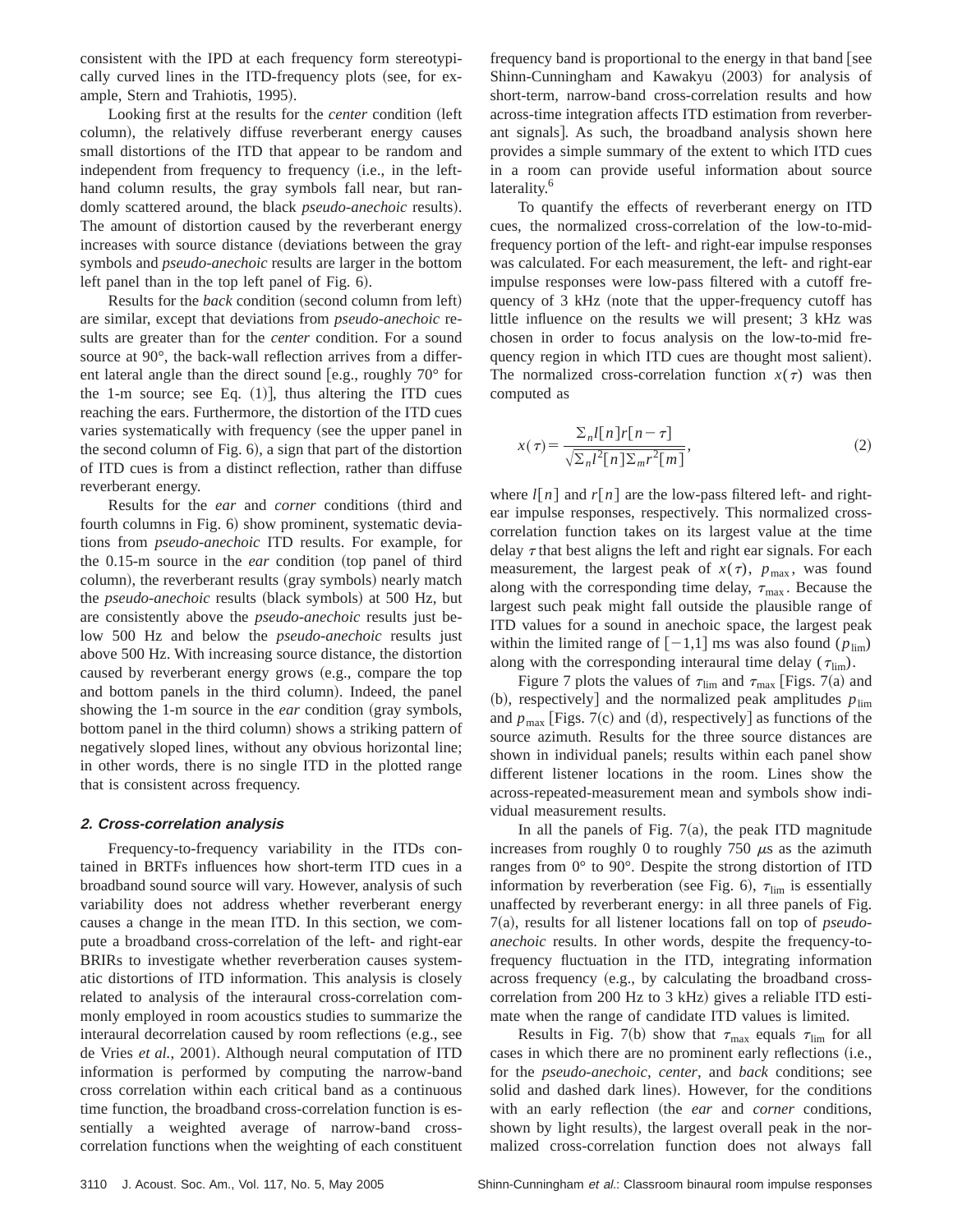

FIG. 7. ITD and normalized height of the peak in the broadband crosscorrelation function of left- and right-ear impulse responses as a function of source azimuth. (a) ITD of largest peak within the physiologically plausible range of interaural time differences  $(-1 \text{ to } +1 \text{ ms})$ . (b) ITD of the largest overall park (without limiting the ITD range). (c) Peak height within the physiologically plausible range of interaural time differences  $(-1 \text{ to } +1)$ ms). (d) Height of the largest overall peak (without limiting the ITD range). Lines show the across repetition average for each listener location in the room. Results for each independent repeated measurement are plotted as symbols. Each row gives results for a different distance from source to listener  $(0.15, 0.40,$  and 1 m in the top, middle, and bottom rows, respectively)

within the plausible range. The likelihood that  $\tau_{\text{max}}$  differs from  $\tau_{\rm lim}$  increases with increasing source azimuth and with increasing source distance. For instance, the number of *ear* and *corner* measurements (light gray results) with implausible peaks is largest in the bottom panel of Fig.  $7(b)$  and increases from left to right in the panel.

Figure 7(c) shows that for all source distances,  $p_{\text{lim}}$  decreases with increasing source laterality (in all panels,  $p_{\text{lim}}$ ) decreases from left to right) and with increasing source distance  $(p_{\text{lim}}$  decreases from top panel to bottom panel). Whereas  $\tau_{\text{lim}}$  does not vary with listener location in the room,  $p_{\text{lim}}$  varies dramatically: in general,  $p_{\text{lim}}$  is largest for the *pseudo-anechoic* results (solid black line), intermediate for the *center* and *back* conditions (dark gray results), and smallest for the *ear* and *corner* conditions (light gray results). Differences between the different listener locations also increase with source distance. In fact, for the mostdistant sources tested [bottom panel of Fig.  $7(c)$ ], even though  $\tau_{\text{lim}}$  is essentially unaffected by reverberation [see Fig. 7(a)],  $p_{\text{lim}}$  for the *ear* and *corner* conditions is very small (less than 0.4 for sources beyond  $15^{\circ}$  to the right of the listener).

Figure 7(d) plots  $p_{\text{max}}$  for the various source positions and listener locations. For listener locations in which there is no prominent early reflection,  $p_{\text{max}}$  always equals  $p_{\text{lim}}$ , independent of source azimuth and distance  $[i.e., the solid and$ dashed dark line results are identical in Figs.  $7(c)$  and  $(d)$ ]. For the nearest sources [top panel in Fig. 7 $(d)$ ], the peak amplitude is essentially unchanged when the peak ITD value is unrestricted; only for the sources at 90° are there differences between  $p_{\text{max}}$  and  $p_{\text{lim}}$ , and only then for the *ear* and *corner* conditions (compare the rightmost light gray points in the top panels of Figs.  $7(c)$  and  $(d)$ . With increasing source distance, however,  $p_{\text{max}}$  in the *ear* and *corner* conditions changes dramatically. For the intermediate source distance, *p*max for the *ear* and *corner* conditions decreases as the source azimuth moves from  $0^{\circ}$  to  $30^{\circ}$ , but then changes very little as the source angle changes from  $30^{\circ}$  to  $90^{\circ}$  [light gray results in the middle panel of Fig.  $7(d)$ . For the most distant source in the listener locations for which there is an early left-wall reflection,  $p_{\text{max}}$  actually increases as the source azimuth changes from  $0^{\circ}$  to  $90^{\circ}$  [light gray results in the bottom panel of Fig.  $7(d)$ .

## **3. Discussion**

Because monaural phase distortion is larger in the ear that receives less direct sound energy, ITD distortion depends most strongly on the phase distortion in the far ear, increasing with source laterality as well as source distance. For listener locations in which there is an early reflection from the left wall, the pattern of ITD as a function of frequency is grossly distorted, even when the source is very near the listener's head.

The small but consistent difference in ITD distortion in the *center* and *back* conditions can be partially explained by the geometry of these listening conditions. The early backwall reflection causes ITD cues that are identical to those in the direct sound when the source is directly in front of the listener [see Fig. 5 and Eq.  $(1)$ ]. Thus, for the 0° source angle, the distortion of ITD by reverberation is smaller in the *back* condition than the *center* condition. As the source azimuth increases, the back-wall reflection's lateral angle no longer exactly matches the direct-sound lateral angle [particularly for the smallest source distance; see Eq.  $(1)$ , and the ITD deviation in the *back* condition grows rapidly with source azimuth.

Whereas the ITD information in any specific frequency may be dramatically distorted, in the broadband crosscorrelation function there is a local ITD peak corresponding to the direct-sound path. These results show that even when there is an early intense reflection, knowledge of the range of ''true'' ITDs and integration of information across frequency enables accurate estimation of the sound source lateral angle. Behaviorally, the distortion of ITD cues by reverberant energy may increase variability in judgments of source laterality across different stimulus tokens. However, because the ITD of the direct sound can be recovered with sufficient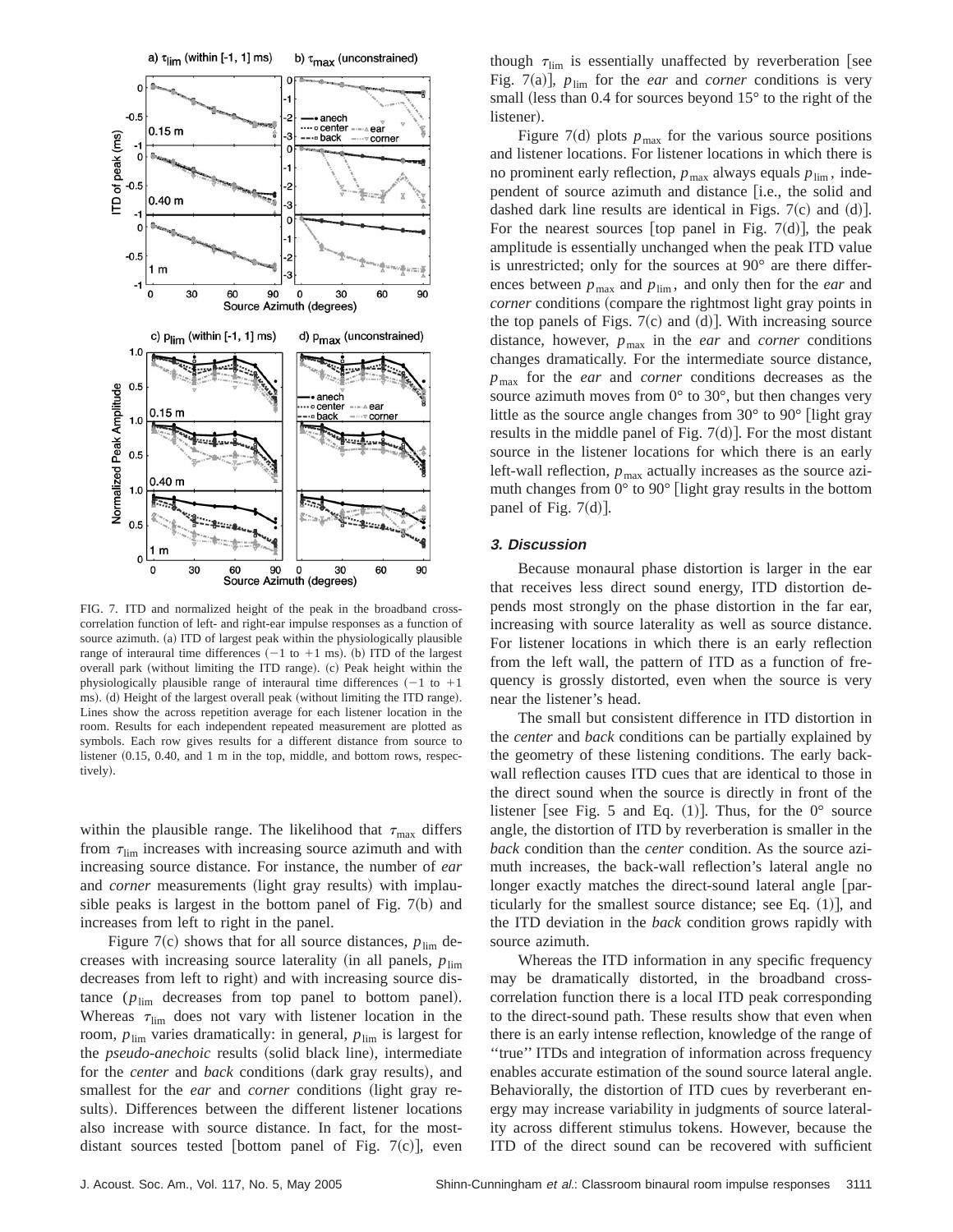across-frequency integration, laterality judgments based on ITD cues may not show any large bias, regardless of the location of the listener in the room.

# **IV. SUMMARY AND GENERAL DISCUSSION**

This study examines the effects of source distance, source angle, and listener location on the distortion of spatial cues in BRIRs by reverberant energy when sources are nearby a listener in an ordinary room. All of these factors have a significant impact on the form and size of the distortion caused by reverberant energy. This kind of analysis is important for understanding both how reverberant energy alters the statistics of acoustic attributes in the signals reaching a listener (e.g., cues for source direction and for source content) and how reverberant energy can provide information to the listener  $(e.g.,$  about source distance and the acoustic environment).

Room reflections alter the magnitude spectra of BRIRs by causing random frequency-to-frequency variation; filling in spectral notches; increasing the overall energy, particularly in the ear receiving less direct-sound energy; and, in some cases, generating comb-filter distortion. As source laterality increases, all of these effects become more pronounced at the far ear and smaller at the ear on the near side of the head. While the random variations in spectral content are greatest when most of the reverberant energy is diffuse (*center* and *back* conditions), the systematic distortions of spectral content are greatest when there is a prominent early reflection (*ear* and *corner* conditions).

Spectral magnitude distortion degrades the cues important for resolving source location within a particular torus of confusion. Such spectral distortion is much greater in the far ear than the ear near the source. This observation may explain why listeners give more perceptual weight to spectral shape cues in the near ear when the left- and right-ear spectra are pitted against one another (Morimoto, 2001): in many ordinary (reverberant) environments, the near-ear spectral cues are relatively more reliable than the far-ear cues.

In all cases, reverberation tends to reduce ILDs, especially when the source is relatively far from the listener. For the source locations tested in this study, the reduction of ILDs is especially pronounced when there is an early reflection from the side (i.e., in the *ear* and *corner* conditions). Furthermore, diffuse reverberant energy adds frequency-tofrequency variability in ILD cues. To the extent that listeners use ILD cues to judge source laterality, reverberant energy may therefore induce systematic localization bias, with listeners perceiving sources nearer the median sagittal plane than the true source location, as well as increase variability in judgments of source laterality.

ITD information becomes more distorted by reverberant energy as the source moves away from the median sagittal plane and as source distance increases. Distortion from reverberant energy can cause quite severe interaural decorrelation (e.g., significantly decreasing the amplitude of the "true" peak in the normalized cross correlation). Nonetheless, the ITD of the direct sound can still be extracted from the BRIR by combining ITD information across frequency [accomplished in the current analysis by computing a broadband cross correlation; however, see also Shinn-Cunningham and Kawakyu (2003) for a more physiologically motivated analysis of what ITD information can be extracted in a reverberant setting when considering short-term ITD cues arising within critical bands] and restricting the range of ITD values to those that are plausible. In fact, psychophysical tests and theoretical studies suggest that although ITD is computed independently within a critical frequency band, listeners integrate ITD information across frequency when judging source laterality (e.g., see Trahiotis and Stern, 1989; Buell and Hafter, 1991). Perhaps as a result of such acrossfrequency integration, listeners are able to make reasonable judgments of source laterality of broadband sounds in some reverberant settings (e.g., see Hartmann, 1983; Shinn-Cunningham, 2000b).

The current results suggest that for many aspects of BR-IRs, the most important differences that arise from changing listener location in a room can be ascribed to the presence or absence of an early reflection arriving from the side of the head that is opposite the direct sound (i.e., such as arises in the current results in *ear* and *corner* conditions). The strength of any early reflections depends strongly on the listener location in the room and more modestly on the source location relative to the listener. Only when the listener is positioned with one ear facing a nearby wall is the initial reflection sufficiently strong (and from a sufficiently different direction than the direct sound) to cause any systematic distortion of spatial acoustic cues. In the current measurements, reflections from a wall behind the listener (i.e., in the *back* condition) do not cause obvious comb-filtering spectral distortions. Furthermore, the interaural differences in the early reflection from a back wall tend to reinforce rather than distort the interaural cues in the direct sound. As a result, current results from the *back* condition are comparable to those of the *center* condition and unlike those from the *ear* and *corner* conditions for nearly all of the statistics examined.

The acoustic similarity of many spatial cues in the *center* and *back* conditions is consistent with results of a recent behavioral study that examined the ability of trained listeners to identify the four listener locations in the room when listening to stimuli simulating different source and listener configurations using the BRIRs analyzed here (Shinn-Cunningham and Ram, 2003). In this study, listeners were given blocks of trials in which the simulated source location of a random token of noise was fixed relative to the listener, but the simulated listener location in the room varied from trial to trial. The listener's task was to *identify* which of the listener locations was simulated on each trial (i.e., listeners had to categorize the room location while ignoring trial-totrial variability caused by variations in the noise tokens presented). Listeners generally did not confuse listener locations in which there was an early reflection from the left (the *ear* and *corner* conditions) with stimuli in which there was no such reflection (the *center* and *back* conditions), but were very likely to confuse the *ear* and *corner* stimuli (mislabeling an *ear* trial as a *corner* trial and vice versa) and to confuse *center* and *back* stimuli (although listeners might have been able to *discriminate* between these stimuli, especially if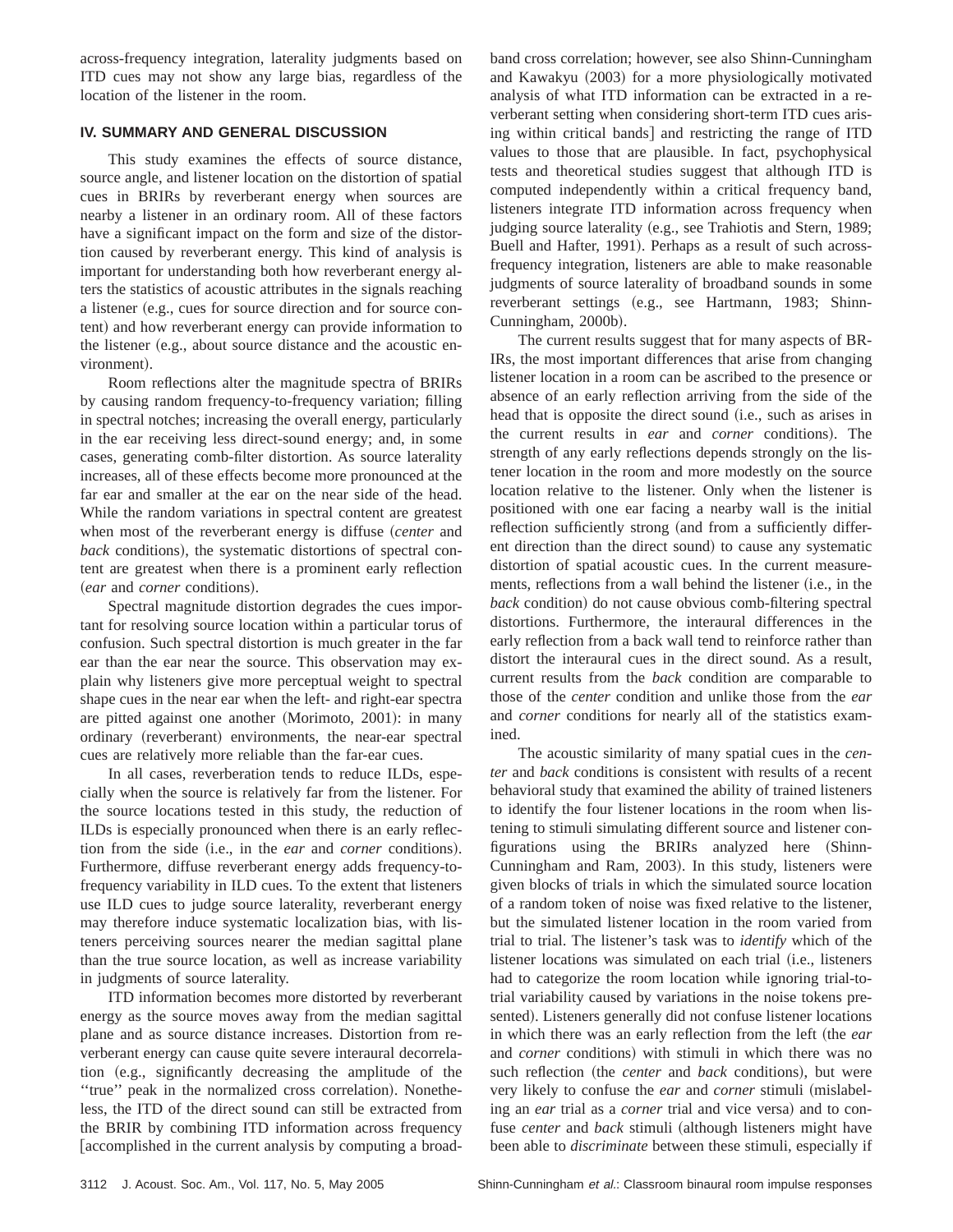the noise token had been held constant across trials).

The current analyses may underestimate the effects of reverberation in an ordinary classroom, as the source distance was 1 m or less in all of the conditions considered here. In fact, results show that even for these conditions, where the source is very close to the listener, the effects of reverberation can be quite prominent. These results shed light on the ways in which source location relative to the listener (including source distance) and listener location in the room interact with the effects of reverberation to influence the signals reaching a listener. Of course, many other factors can alter the pattern of direct and/or reverberant energy reaching the listener, including, among other things, room properties (volume, dimensions, and surface properties), source directivity, and source orientation. However, many of the results from this study are applicable to other environments and sourcelistener configurations that give rise to similar relative levels of direct-sound, early reflection, and reverberant energy. Similarly, the current analyses focus on steady-state properties in the BRIRs and do not directly address how the spectro-temporal content of a sound source interacts with properties of the room or how reverberant energy builds up and decays over time. Instead, these results examine different properties of BRIRs that can influence the mean and variability in spatial cues received by a listener in a room and show how these properties vary with source and listener position.

## **V. CONCLUSIONS**

Measurements of binaural room impulse responses in the classroom studied here demonstrate a number of important principles governing how reverberant energy will distort the spatial acoustic cues reaching the ears of the listener. Some of these principles, which will also apply in other acoustic settings, are listed here:

- $(1)$  Especially for sources near the listener, the listener location in a room and the source position relative to the listener influence how reverberant energy distorts and degrades spatial acoustic cues. Systematic distortions are most prominent when a listener is oriented with one ear toward a wall. Reverberant energy influences signals more at the ear farther from the source than at the near ear, particularly when a source is nearby the listener. Spectral cues are more reliable in the near ear than the ear farther from the source, and interaural cues become less reliable with source laterality.
- (2) Interaural level differences are systematically reduced by reverberant energy, such that the mapping between the expected ILD (as a function of frequency) and the laterality of a sound source presented in reverberant space depends on acoustic properties of the environment as well as on the location of the listener in the environment.
- (3) For moderate levels of reverberation (such as observed here), the ITD in the direct sound can be reliably extracted in reverberant signals by integrating interaural cues across frequency and restricting the estimated ITD to a plausible range of values.
- (4) Reverberant energy may have different effects on sound localization in the left/right, up/down, and distance di-

mensions. Judgments of source laterality may be biased in a room because reverberant energy reduces ILD magnitude; additionally, because reverberation causes temporal fluctuations in both short-term ITD and ILD cues, laterality judgments may show greater token-to-token variability in a room than in anechoic space. Similarly, judgment of the up/down direction of a source may be biased because reverberant energy tends to alter the mean spectral shape of the signals reaching the listener. Finally, distance judgments may be more accurate in a room than in anechoic space, as low-frequency ILD cues that arise for nearby lateral sources are robust to the effects of reverberation and reverberant energy may provide additional distance cues.

## **ACKNOWLEDGMENTS**

This work was supported in part by AFOSR Grant No. F49620-98-1-0108 and the Alfred P. Sloan Foundation. Steve Colburn, Armin Kohlrausch, and two anonymous reviewers provided very helpful and careful comments that vastly improved the manuscript.

<sup>1</sup>Sound localization of human listeners has been studied in the same room, using the same listener locations and a similar range of source locations relative to the listener (e.g., see Santarelli, 2000; Shinn-Cunningham, 2000b; Kopco and Shinn-Cunningham, 2002). The BRIRs analyzed here also have been used in headphone-based experiments investigating how reverberation influences various aspects of perception (e.g., Shinn-Cunningham *et al.*, 2002; Devore and Shinn-Cunningham, 2003; Shinn-Cunningham and Ram, 2003; Shinn-Cunningham, 2004). Researchers interested in obtaining copies of these BRIRs for their own use can contact the first author at shinn@cns.bu.edu

 $2$ The combination of the source distances relative to KEMAR and the height of KEMAR relative to the floor were chosen to ensure that the initial floor reflection in the *center* position was temporally separated from the direct sound impulse response.

 $3$ Because the overall level of the MLS measurement signals varied (in order to present signals at the most intense level possible without distortion), the time at which the BRIRs reached the noise floor depended on the location of the source relative to the listener. For the nearest sources, the measurements were taken at a lower overall gain in order to avoid clipping of the direct sound impulse response. As a result, the BRIRs for the 0.15-m distant sources reached the noise floor as much as 150 ms earlier than the BRIRs for sources at 0.40 and 1 m. Because the BRIRs for the 0.15-m sources contain not only reverberation but also additional electro-acoustic noise, the distorting effects of reverberation (compared to the anechoic HRIRs) are, if anything, overestimated in the results presented here. However, the effect of this additional noise was found to be negligible. To validate results, all BRIRs were also processed with a more sophisticated time-windowing scheme. In this scheme, the time at which each measurement reached the noise floor was estimated by determining when the energy in the late portion of the BRIR no longer decayed with time. To approximate the correct exponential decay in the late portions of each BRIR, an appropriate exponentially decaying time envelope (whose decay time constant was determined from estimates of  $T_{60}$  for the room) multiplied the late portion of each BRIR from the time at which the measurement hit the noise floor to the end of the BRIR (note that the imposed envelope was longest for the nearest sources). In almost all cases, the results for the original and exponentially windowed BRIRs were indistinguishable. The only analysis for which the exponential window had a noticeable impact was on the summary statistic reported in Fig. 4; see footnote 5.

4 Comparisons between *pseudo-anechoic* results and theoretical computations (see Kopco and Shinn-Cunningham, 2003) suggest that the radiation pattern of the speaker has little effect on the direct-sound impulse responses. Published specifications (http://www.bose.com/pro/dd/product/ main.html) detail the frequency-specific polar radiation patterns for the Bose speaker used. At 8 kHz, the radiation gain is  $-6$  dB relative to the on-axis gain for a direction  $40^{\circ}$  off axis; at 16 kHz, the  $-6$  dB point occurs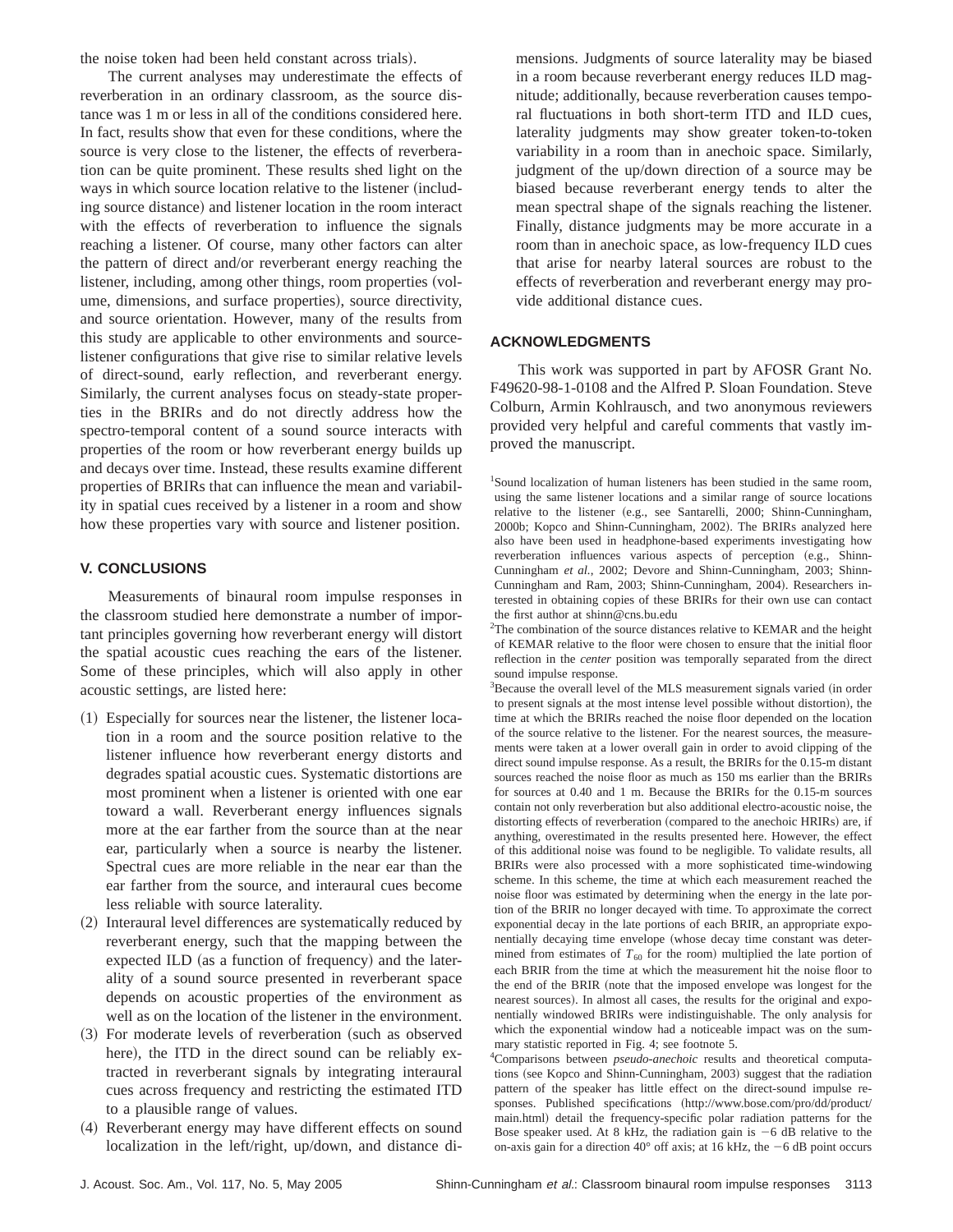at 20°. Because of this speaker directivity, the direct-to-reverberant energy ratio in our measurements is greater than would be obtained with an omnidirectional point source. However, most natural sources have some directivity; the goal of the current analyses is to explore how source and listener location influence results, not to quantify how reverberation impacts the signals reaching a listener in a room when the source is an ideal point source.

<sup>5</sup>The inclusion of electro-acoustical noise in the late portions of the BRIRs theoretically increased the estimated mean frequency-to-frequency fluctuations in all of the magnitude spectra, but only had a measurable effect on results for left-ear BRIRs for sources at 0.15 m. When an exponential decay was imposed on the late portions of the BRIRs, the mean frequency-tofrequency fluctuations in the left-ear, 0.15-m BRIRs decreased, particularly for sources to the right of the listener (see footnote 3). The maximum spectral fluctuations observed in the left-ear BRIRs for the nearest sources was essentially equal to that observed for the 0.40-m sources, with a maximum between-sample fluctuation for sources at azimuth 90° of approximately 1.1 dB/Hz for *center* and *back* conditions and 0.7 dB/Hz for the *ear* and *corner* conditions. For all other source locations, imposing an exponential decay in the late portion of the BRIR had no noticeable effect.

6 The broadband cross-correlation analysis shown here essentially predicts the ITD that would be extracted by energy-weighting the narrow-band cross-correlation functions assumed to be available in the brainstem and reporting the peak of this energy-weighted average. However, the peak in the broadband cross-correlation does not always equal the average of the peaks of the narrow-band cross-correlation functions. In other words, this analysis can produce results different than if one first computed the best ITD estimate within a band and then combined these ITD estimates across frequency.

- Algazi, V. R., Avendano, C., and Duda, R. O. ~**1999**!. ''Low-frequency ILD elevation cues,'' J. Acoust. Soc. Am. **106**, 2237.
- Allen, J. B., and Berkley, D. A. (1979). "Image method for efficiently simnulating small-room acoustics,'' J. Acoust. Soc. Am. **65**, 943–950.
- Asano, F., Suzuki, Y., and Sone, T. (1990). "Role of spectral cues in median plane localization,'' J. Acoust. Soc. Am. **88**, 159–168.
- Barron, M. (2001). "Late lateral energy fractions and the envelopment question in concert halls," Appl. Acoust. **62(2)**, 185–202.
- Bech, S. (1998a). "Spatial aspects of reproduced sound in small rooms," J. Acoust. Soc. Am. **103**, 434–445.
- Bech, S. (1998b). "Timbral aspects of reproduced sound in small rooms. I," J. Acoust. Soc. Am. **97**, 1717–1726.
- Begault, D. R., Wenzel, E. M., Lee, A. S., and Anderson, M. R. ~**2001**!. ''Direct comparison of the impact of head-tracking, reverberation, and individualized head-related transfer functions on the spatial perception of a virtual speech source,'' J. Audio Eng. Soc. **49**"**10**…, 904–916.
- Berkley, D. A. (1980). "Normal listeners in typical rooms: Reverberation perception, simulation, and reduction,'' in *Acoustical Factors Affecting Hearing Aid Performance*, edited by G. A. Studebaker and I. Hochberg (University Park, Baltimore, MD), pp. 3-24.
- Bistafa, S. R., and Bradley, J. S. (2000). "Reverberation time and maximum background-noise level for classrooms from a comparative study of speech intelligibility metrics,'' J. Acoust. Soc. Am. **107**, 861–875.
- Bradley, J. S. (1986). "Speech intelligibility studies in classrooms," J. Acoust. Soc. Am. **80**, 846–854.
- Bradley, J. S. (1996). "Some effects of orchestra shells," J. Acoust. Soc. Am. **100**, 889–898.
- Bradley, J. S., Reich, R. D., and Norcross, S. G. ~**1999**!. ''On the combined effects of signal-to-noise ratio and room acoustics on speech intelligibility,'' J. Acoust. Soc. Am. **106**, 1820–1828.
- Bradley, J. S., Sato, H., and Picard, M. (2003). "On the importance of early reflections for speech in rooms,'' J. Acoust. Soc. Am. **113**, 3233–3244.
- Bradley, J. S., and Soulodre, G. A. (1995). "The influence of late arriving energy on spatial impression,'' J. Acoust. Soc. Am. **97**, 2263–2271.
- Bronkhorst, A. W. (2000). "The cocktail party phenomenon: A review of research on speech intelligibility in multiple-talker conditions,'' Acustica **86**, 117–128.
- Bronkhorst, A. W., and Houtgast, T. (1999). "Auditory distance perception in rooms," Nature (London) 397, 517–520.
- Brown, C. (2002). T60 Matlab function. 2002.
- Brown, T. J. (2000). "Characterization of Acoustic Head-Related Transfer Functions for Nearby Sources,'' in *Electrical Engineering and Computer*  $Science$  (MIT, Cambridge, MA).
- Brungart, D. S. (1999). "Auditory localization of nearby sources III: Stimulus effects,'' J. Acoust. Soc. Am. **106**, 3589–3602.
- Brungart, D. S., and Durlach, N. I. (1999). "Auditory localization of nearby sources. II. Localization of a broadband source in the near field,'' J. Acoust. Soc. Am. **106**, 1956–1968.
- Brungart, D. S., and Rabinowitz, W. M. (1999). "Auditory localization of nearby sources I: Head-related transfer functions,'' J. Acoust. Soc. Am. **106**, 1465–1479.
- Buell, T. N., and Hafter, E. R. (1991). "Combination of binaural information across frequency bands,'' J. Acoust. Soc. Am. **90**, 1894–1900.
- Butler, R. A., and Belendiuk, K. (1977). "Spectral cues utilized in the localization of sound in the median saggital plane,'' J. Acoust. Soc. Am. **61**, 1264–1269.
- Butler, R. A., and Humanski, R. A. (1992). "Localization of sound in the vertical plane with and without high-frequency spectral cues,'' Percept. Psychophys. **51**, 182–186.
- Culling, J. F., Hodder, K. I., and Toh, C. Y. ~**2003**!. ''Effects of reverberation on perceptual segregation of competing voices,'' J. Acoust. Soc. Am. **114**, 2871–2876.
- Culling, J. F., Summerfield, Q., and Marshall, D. H. ~**1994**!. ''Effects of simulated reverberation on the use of binaural cues and fundamentalfrequency differences for separating concurrent vowels,'' Speech Commun. **14**, 71–95.
- Darwin, C. J., and Hukin, R. W. (2000). "Effects of reverberation on spatial, prosodic, and vocaltract size cues to selective attention,'' J. Acoust. Soc. Am. **108**, 335–342.
- de Vries, D., Hulsebos, E. M., and Baan, J. (2001). "Spatial fluctuations in measures for spaciousness,'' J. Acoust. Soc. Am. **110**, 947–954.
- Devore, S., and Shinn-Cunningham, B. G.  $(2003)$ . "Perceptual consequences of including reverberation in spatial auditory displays,'' International Conference on Auditory Displays, Boston, MA.
- Duda, R. O., and Martens, W. L.  $(1998)$ . "Range dependence of the response of a spherical head model,'' J. Acoust. Soc. Am. **104**, 3048–3058.
- Durlach, N. I., Rigapulos, A., Pang, X. D., Woods, W. S., Kulkarni, A., Colburn, H. S., and Wenzel, E. M. ~**1992**!. ''On the externalization of auditory images,'' Presence **1**, 251–257.
- Ebata, M. (2003). "Spatial unmasking and attention related to the cocktail party problem,'' Acoust. Sci. Technol. **24**"**3**…, 208–219.
- Hartmann, W. M. (1983). "Localization of sound in rooms," J. Acoust. Soc. Am. **74**, 1380–1391.
- Hartmann, W. M., and Rakerd, B. (1999). "Localization of sound in reverberant spaces,'' J. Acoust. Soc. Am. **105**, 1149.
- Hartmann, W. M., Rakerd, B., Gaalaas, J. B., Vander Velde, T., Thorpe, W. R., and Oh, M. M. (1999). "Localization of sound in rooms: Broadband noise,'' Michigan State University.
- Hartmann, W. M., Rakerd, B., and Koller, A. (2005). "Binaural coherence in rooms," Acust. Acta Acust. (to be published).
- Hidaka, T., and Beranek, L. L. (2000). "Objective and subjective evaluations of twenty-three opera houses in Europe, Japan, and the Americas,'' J. Acoust. Soc. Am. **107**, 368–383.
- Hodgson, M. (1999). "Experimental investigation of the acoustical characteristics of university classrooms,'' J. Acoust. Soc. Am. **106**, 1810–1819.
- Kidd, Jr., G., Mason, C. R., Brughera, A., and Hartmann, W. M. (2005). ''The role of reverberation in release from masking due to spatial separation of sources for speech identification,'' Acust. Acta Acust. in press.
- Kistler, D. J., and Wightman, F. L. (1991). "A model of head-related transfer fucntions based on principle components analysis and minimum-phase reconstruction,'' J. Acoust. Soc. Am. **91**, 1637–1647.
- Kleiner, M., Dalenback, B.-I., and Svensson, P. (1993). "Auralization—An overview,'' J. Audio Eng. Soc. **41**, 861–875.
- Kopco, N., and Shinn-Cunningham, B. G. ~**2002**!. *Auditory localization in rooms: Acoustic analysis and behavior*, 32nd International Acoustics Conference—EAA Symposium, Zvolen, Slovakia.
- Kopco, N., and Shinn-Cunningham, B. G. (2003). "Spatial unmasking of nearby pure-tone targets in a simulated anechoic environment,'' J. Acoust. Soc. Am. **114**, 2856–2870.
- Kulkarni, A., and Colburn, H. S.  $(2004)$ . "Infinite-impulse-response models of the head-related transfer function,'' J. Acoust. Soc. Am. **115**, 1714– 1728.
- Macpherson, E. A., and Middlebrooks, J. C. (2002). "Listener weighting of cues for lateral angle: The duplex theory of sound localization revisited,'' J. Acoust. Soc. Am. **111**, 2219–2236.
- Mershon, D. H., Ballenger, W. L., Little, A. D., McMurtry, P. L., and Bucha-